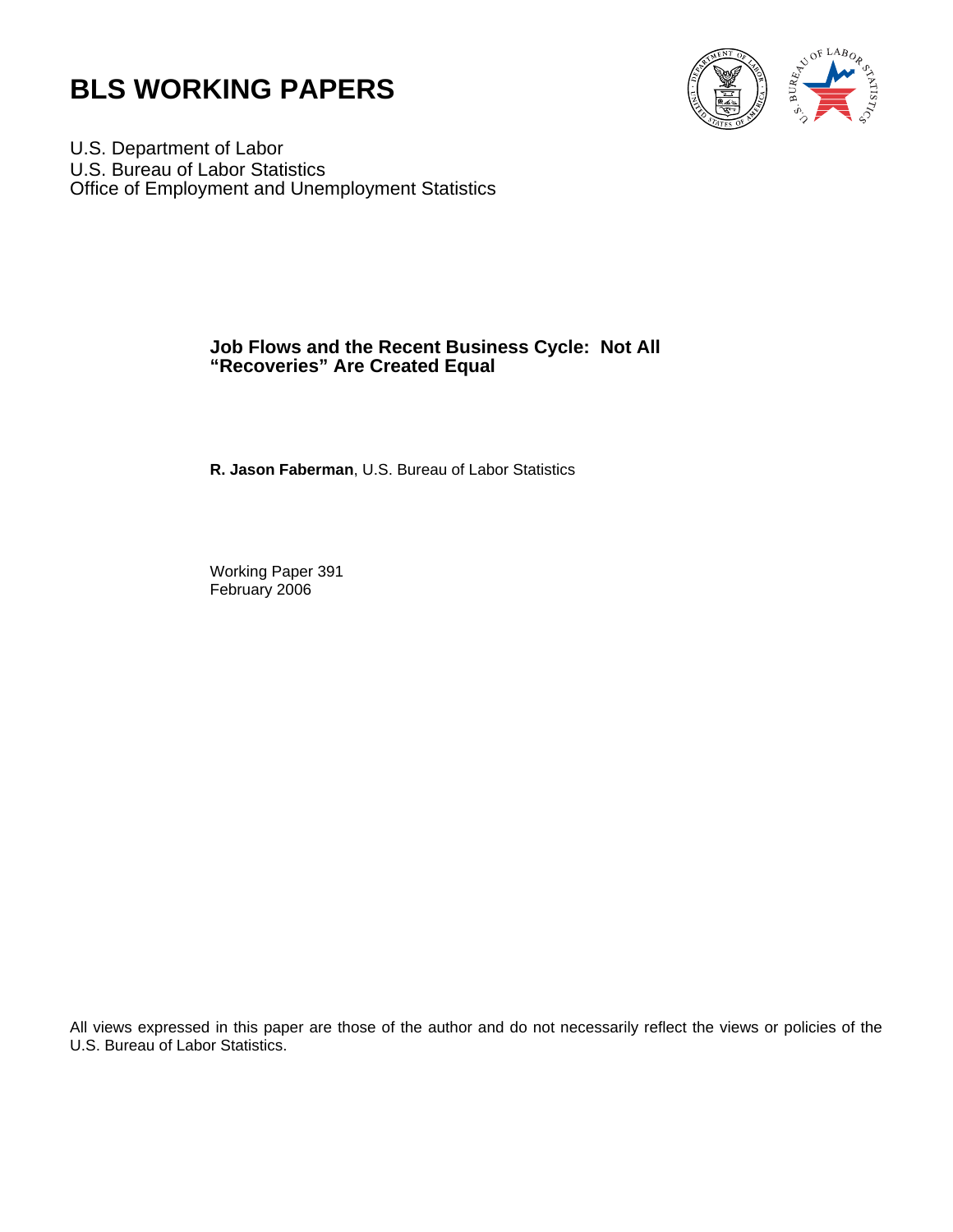## **Job Flows and the Recent Business Cycle: Not all "Recoveries" are Created Equal**

January 2006

R. Jason Faberman

U.S. Bureau of Labor Statistics 2 Massachusetts Ave NE, Suite 4945 Washington, DC 20212 [Faberman.Jason@bls.gov](mailto:Faberman.Jason@bls.gov) Phone: (202) 691-5192 Fax: (202) 691-7425

## **Abstract:**

The last two economic downturns are notable for their slow labor market recoveries. Yet, the behavior of their underlying gross job flows is quite different. The 1990-92 period had a relatively slow decline in job destruction, while the 2001-03 period had a large, persistent decline in job creation that occurs across most industries. The dynamics of the latter period run counter to the conventional wisdom that large movements in job destruction drive business cycles. Evidence spanning the entire postwar period suggests that job creation is at a historic low, and that its recent patterns are part of decades-long decline in the magnitude and volatility of job reallocation.

Keywords: job reallocation, business cycles, employment fluctuations

JEL Codes: E24, E32, J36

## **Acknowledgements**

*I thank John Haltiwanger, Steve Davis, Scott Schuh, Dan Sullivan and seminar participants at the Federal Reserve Board of Governors, the Bureau of Labor Statistics, and Lehigh University for helpful comments. Any remaining errors are my own. The views expressed are solely those of the author and do not necessarily reflect the official positions or policies of the U.S. Bureau of Labor Statistics or the views of other staff members.*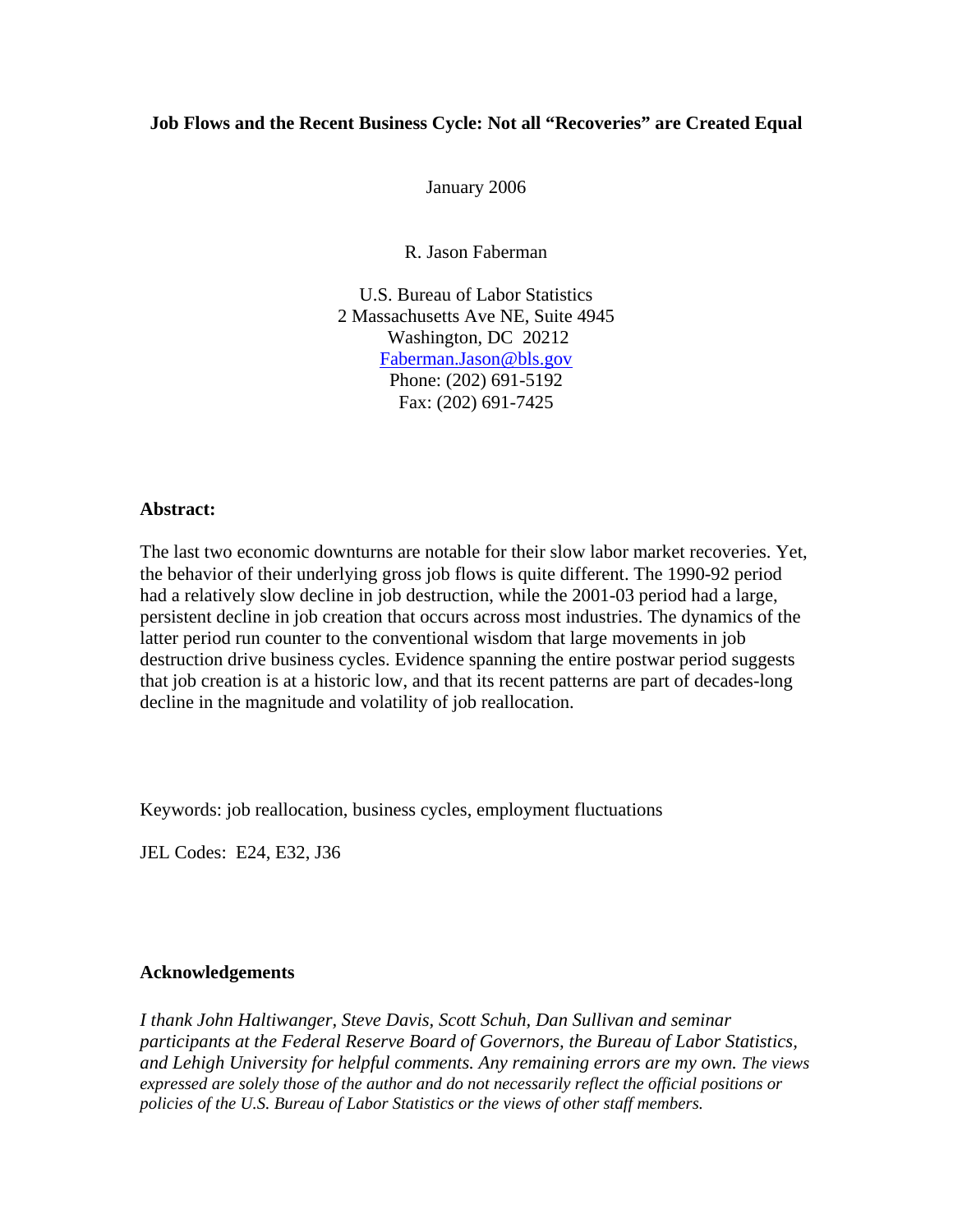# **1. Introduction**

The two latest downturns appear remarkably similar. Unlike previous downturns, they each have a relatively brief recession followed by steady GDP growth but stagnant employment growth. This paper shows that, despite these apparent similarities, the underlying labor dynamics, particularly during the "jobless" recoveries, are quite different. Previously, others had found that large, episodic movements in gross job destruction and only small changes in gross job creation characterized cyclical fluctuations in the labor market.<sup>[1](#page-2-0)</sup> This implied that job reallocation was countercyclical, and that job destruction rather than job creation was relatively more responsive to the business cycle. Using a new data source on job creation and destruction from the Bureau of Labor Statistics (BLS) and extending it back several years, I find that the dynamics of the 1990-92 downturn are consistent with this pattern, but that the dynamics of the 2001- 03 downturn are not. During the latter period, employment losses are driven just as much by a dramatic decline in job creation as they are by a spike in job destruction. The drop in job creation is pervasive across nearly all industries. Previous studies, which find little cyclical movement in job creation, use different data sources, look at earlier periods, and focus on certain sectors of the economy, like manufacturing. Nevertheless, I find that the recent drop in job creation persists even within manufacturing, and the low creation rates during 2001-03 are the lowest on record for this industry during the postwar period. Put simply, from a labor market standpoint, the last economic downturn was unlike any other in the postwar period. Furthermore, the low rates of job creation appear to be part of a

<span id="page-2-0"></span> $\frac{1}{1}$ <sup>1</sup> See Davis and Haltiwanger (1990, 1992), and Davis, Haltiwanger, and Schuh (1996).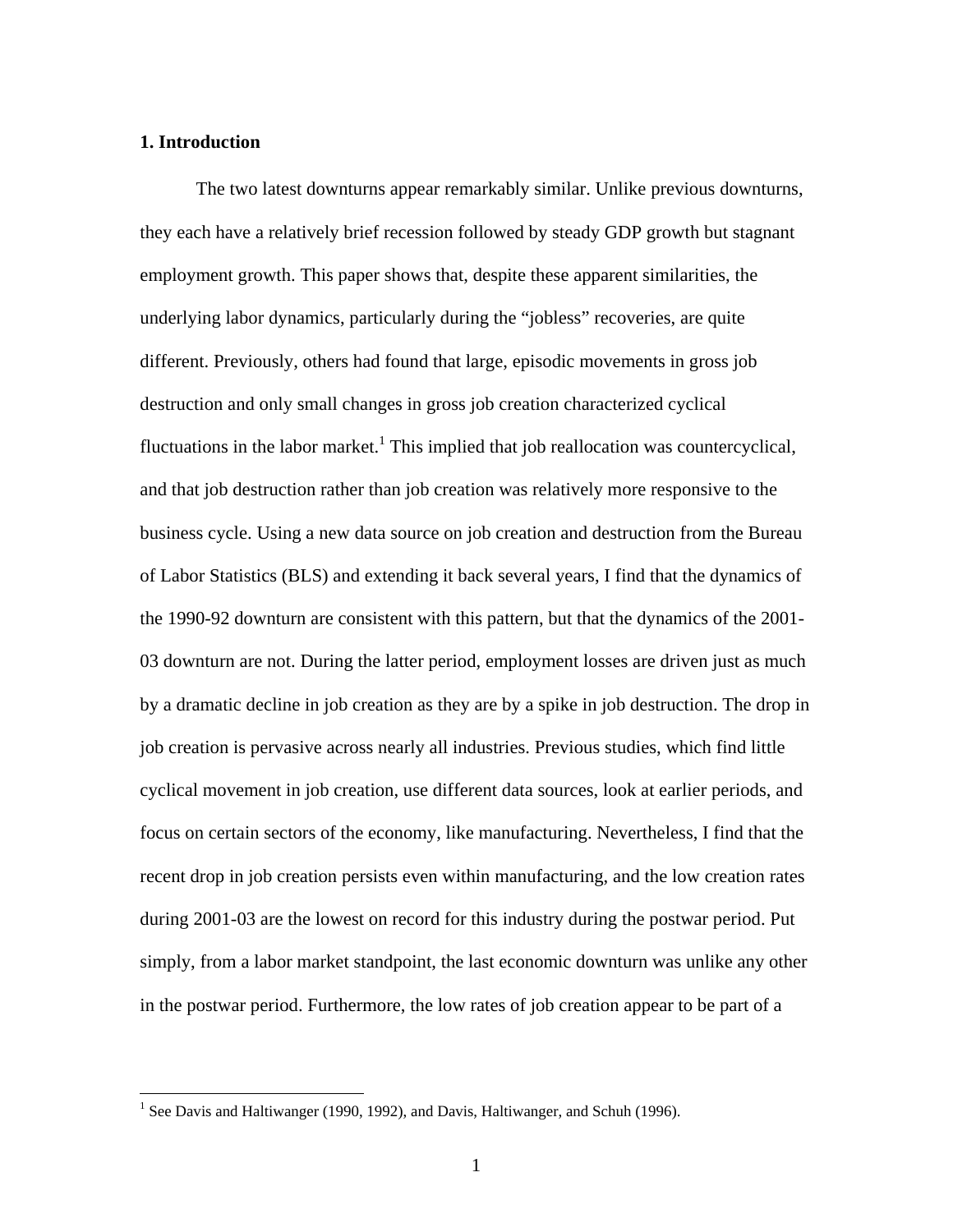long-term decline in the magnitude and volatility of job reallocation that began in the early 1960's.

The data I use come from the Business Employment Dynamics (BED) program of the BLS. The BED uses administrative establishment data from state unemployment insurance records to produce quarterly estimates of job creation and destruction for the private sector and major industries. Publicly available estimates begin in late 1992, and illustratethe large drop in job creation discussed in this paper.<sup>2</sup> Yet, without comparable data available for earlier recessions, it is difficult to ascertain whether the BED evidence deviates from previous findings because of a change in the cyclical patterns of job flows or because different data sources and scope are used. State administrative data exist back to 1990 (i.e., the start of the previous recession), but data reporting issues do not allow the BLS to release estimates using these data. To rectify this, I create linkage algorithms for the earlier microdata and estimate job flows back 1990-92 period. The constructed time-series runs spans 1990 through 2005 and allows a comparison of the last two recessions and "jobless" recoveries. To put the evidence for the last two downturns into a cyclical perspective, I also splice the manufacturing data from my extended series with job creation and destruction estimates created by Davis and Haltiwanger (1999) from the Longitudinal Research Database (LRD) of the Census Bureau and the discontinued Labor Turnover Survey (LTS) of the BLS. The final series spans 1947 through 2005, covering the entire postwar period.

Davis and Haltiwanger (1990, 1992) show that, within manufacturing, job destruction is relatively more volatile than job creation over the business cycle, leading to a negative correlation between job reallocation and employment growth. Foote (1998),

<span id="page-3-0"></span> $\frac{1}{2}$  $2^2$  The data are available at [http://www.bls.gov/bdm/home.htm.](http://www.bls.gov/bdm/home.htm)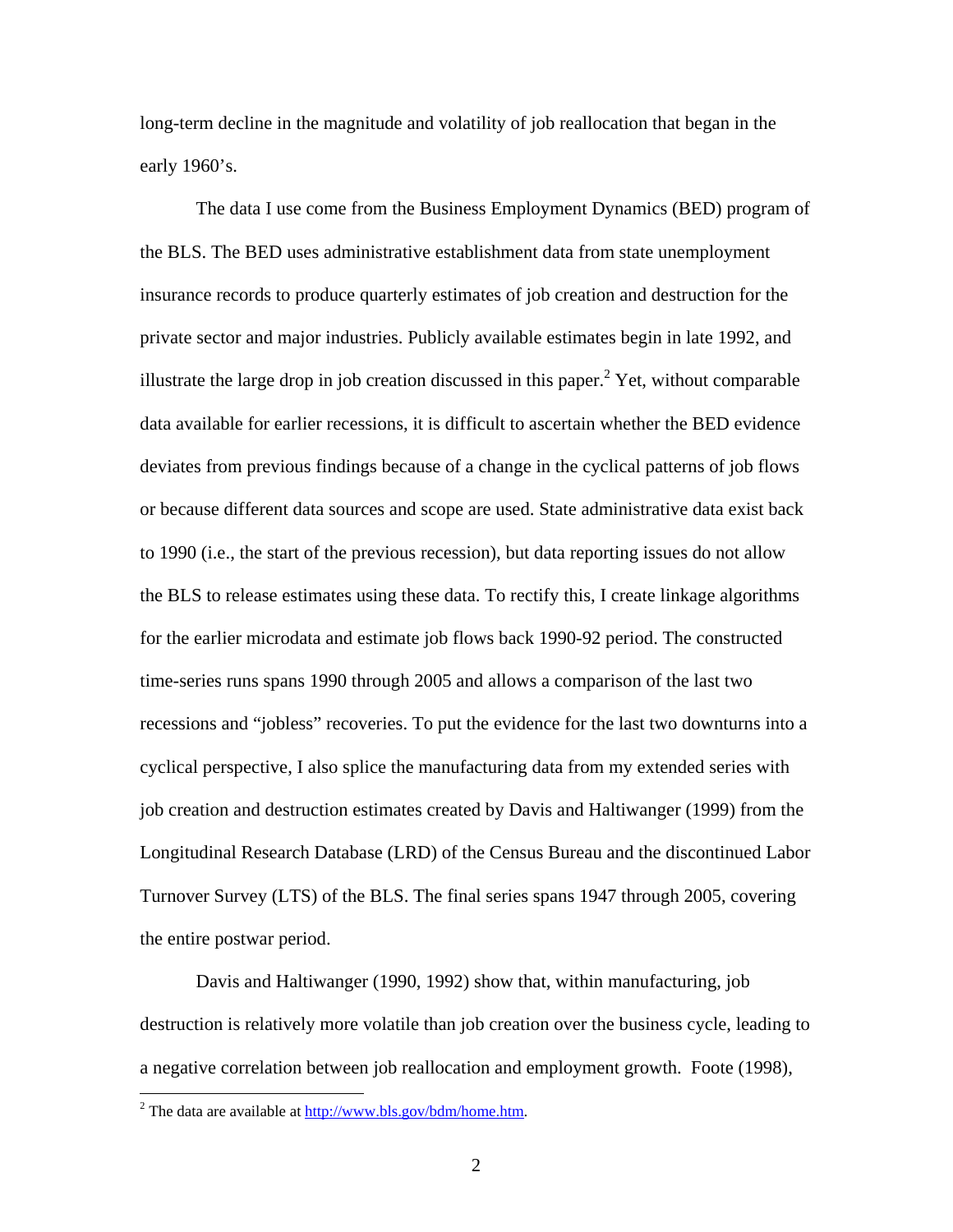however, argues that this finding may be specific to manufacturing and other contracting industries. Other research finds that job creation exhibits greater variation in the crosssection—Baldwin, Dunne, and Haltiwanger (1998) find this pattern across industries, and Eberts and Montgomery (1995) and Faberman (2005) find this pattern across geographic areas. The evidence in this paper goes a step further and finds that, *even within manufacturing*, the relative volatility of job creation has increased over time. The volatility of both job flows decline over the postwar period, but the volatility of job destruction falls faster. This coincides with a decline in the trend rates of job reallocation for manufacturing. While noting that the latest downturn was different is important in its own right, the fact that its sharp decline in job creation is part of an overall decline in job reallocation and job flow volatility has implications for several ongoing lines of research. First, it alters the conventional wisdom in the job flow literature that episodic movements in job destruction drive cyclical employment fluctuations by illustrating that such movements have become relatively less important in recent years. Second, it adds new evidence for ongoing research on the observed decline in aggregate volatility discussed by Blanchard and Simon (2002) and Stock and Watson (2003). Finally, the fact that the latest downturn is so different has implications for the ongoing debate on the cyclicality of separations and the job-finding rate discussed by Hall (2006) and Shimer (2005).

The next section details the data and defines the relevant job flow concepts. Section 3 presents the evidence on job creation and destruction and its variation (or lack thereof) across industries during the last two recessions. Section 4 discusses the relevance of the latest recession and the decline in job flow volatility in the context of the entire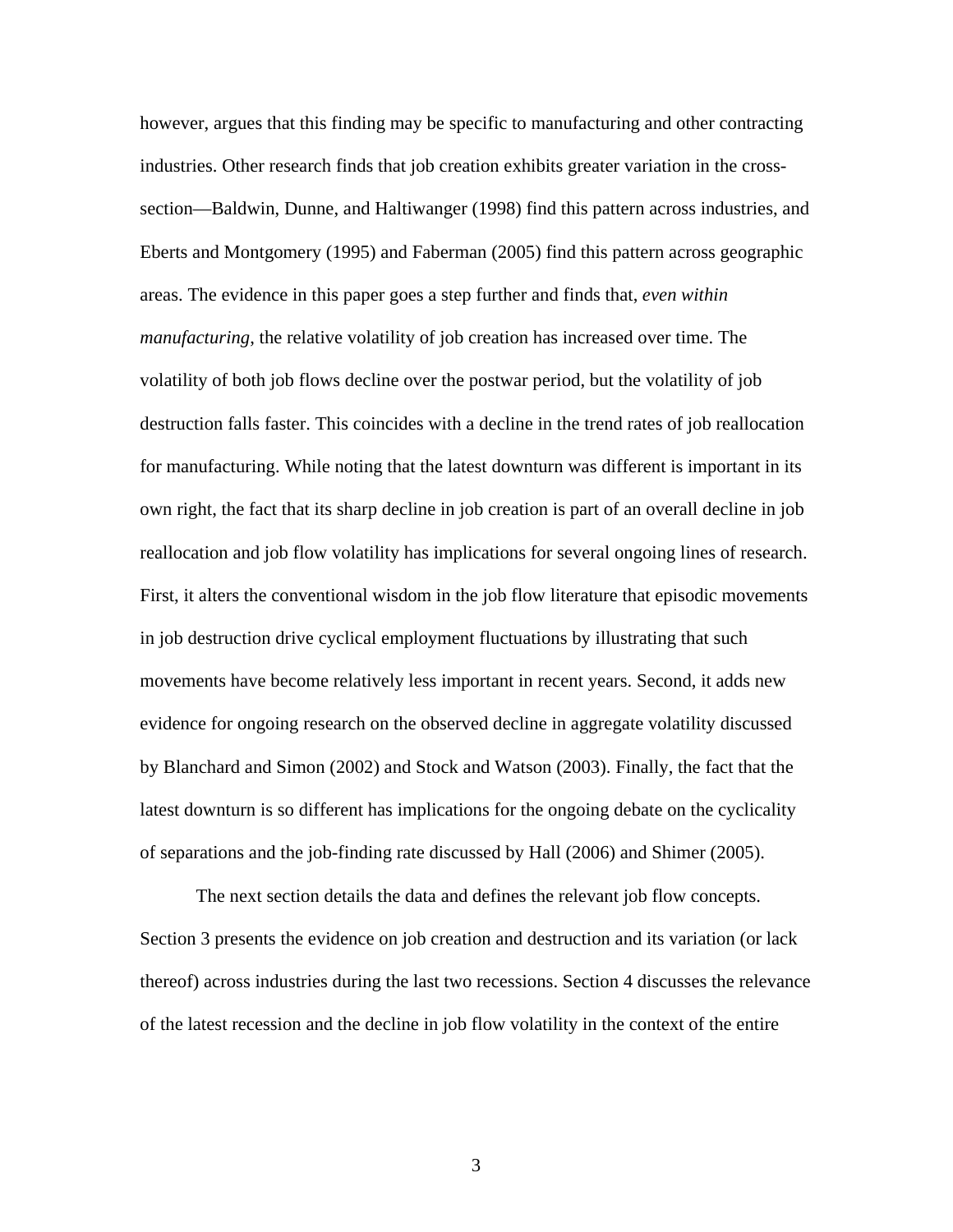postwar period, as well as their relation to the recent behavior of hires and separations. The final section concludes.

### **2. Definitions and Data**

For this study, I use the BLS definitions of "gross job gains" and "gross job losses" as my definitions of job creation and job destruction, which are collectively referred to as *job flows*. These are also the measures used by Davis and Haltiwanger (1990, 1992) and Davis, Haltiwanger and Schuh (1996). I measure a change in employment between the third months of each quarter. *Job creation* is the sum of all employment gains at (i) continuous establishments expanding their employment, and (ii) "opening" establishments reporting either positive employment for the first time or after reporting zero employment in the previous quarter. *Job destruction* is the sum of all employment losses at (i) continuous establishments contracting their employment, and (ii) "closing" establishments either disappearing or reporting zero employment after reporting positive employment in the previous quarter.<sup>[3](#page-5-0)</sup> The more familiar *net change* in employment is simply the difference between all jobs created and all jobs destroyed. *Job reallocation* is the sum of all jobs created and all jobs destroyed. *Excess reallocation* is job reallocation less the absolute value of the net change; it is a measure of labor market churning in excess of employment growth. Where reported, job flow *rates* are the percentages of employment, where employment is defined as the average of third-month employment for the current and previous quarters.

The BED data are a longitudinal version of the Quarterly Census of Employment and Wages (QCEW), or ES-202, program, which is a virtual census of employment that

<span id="page-5-0"></span> $\frac{1}{3}$ <sup>3</sup> Given these definitions, openings and closings include re-openings and temporary closings, as well as births and deaths.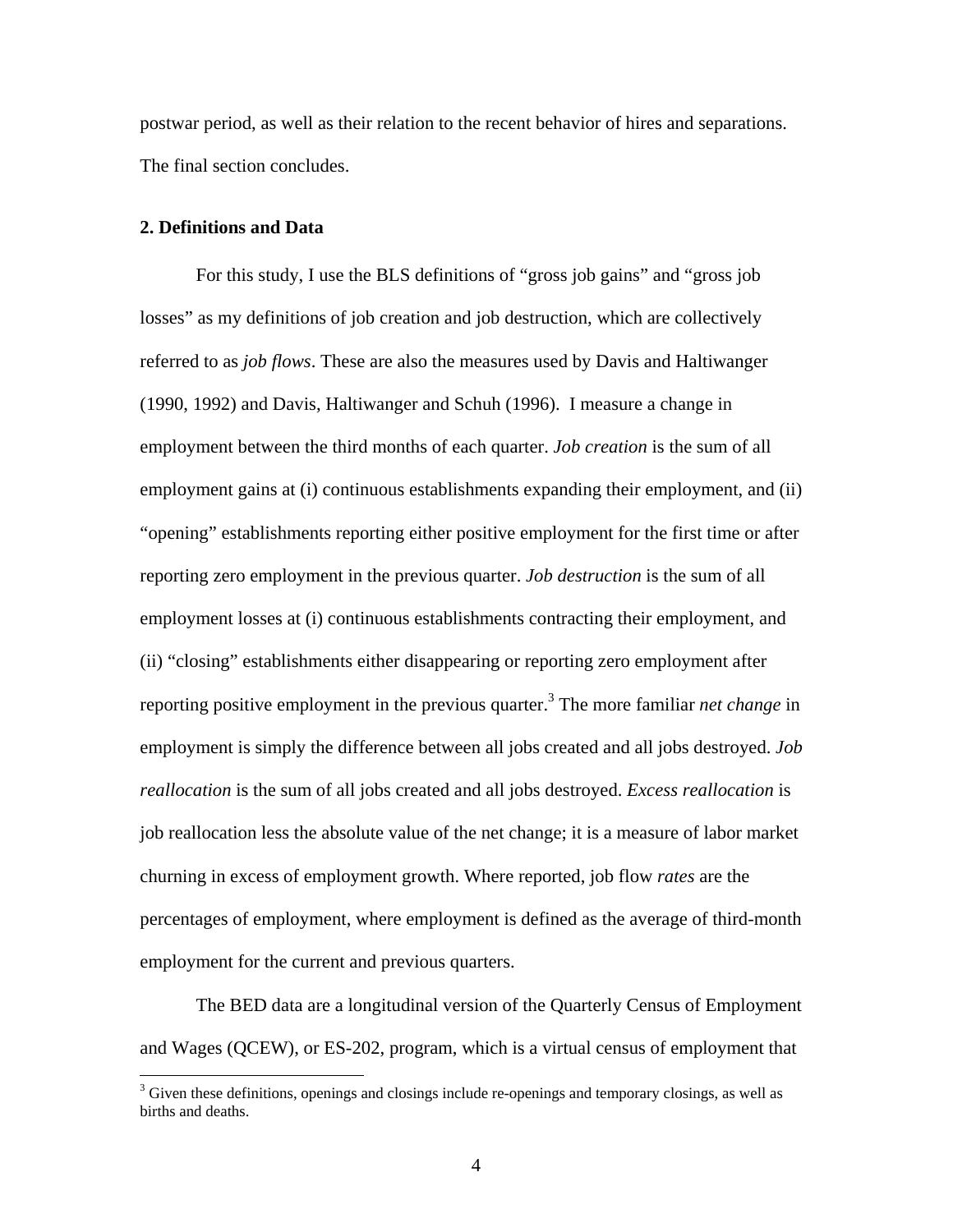includes all establishments covered under state unemployment insurance (UI) programs. [4](#page-6-0) The BED links establishment records over time, primarily using UI identification codes. Pivetz, Searson, and Spletzer (2001) and Spletzer et al. (2004) detail this linkage process. While the public estimates begin in 1992, the available microdata go back to 1990. The QCEW program underwent major changes in the collection of data for multi-unit firms in the early 1990's, making it difficult for the BLS to produce job flow estimates that meet official publication standards for this period. These changes, carried out by state agencies, led to discontinuities in the coding of many UI accounts, and an overstatement of establishment openings and closings (and thus an overstatement of job flows) for these accounts during this time. Luckily, the nature of the administrative change allows me to identify problem records and match them using several identifying assumptions. I describe the assumptions and methodology in detail in the appendix.

My extended data series spans the second quarter of 1990 through the first quarter of 2005, and has job flow estimates for all private-sector 3-digit North American Industry Classification System (NAICS) industries—the industry detail is comparable to the 2 digit level of the older Standard Industrial Classification (SIC) system. The estimates are seasonally adjusted using the X-12 ARIMA process on the individual component series of job creation and destruction statistics (i.e., employment changes at expanding, opening, contracting, and closing establishments). Private sector and industry aggregates are sums of the seasonally adjusted 3-digit estimates. The data range in coverage from 5.0 million establishments representing 89.3 million employees in March 1990 to 6.5 million establishments representing 108.4 million employees in June 2003. On average,

<span id="page-6-0"></span> $\frac{1}{4}$ <sup>4</sup> The government, self-employed, and private households are the primary exclusions from the BED.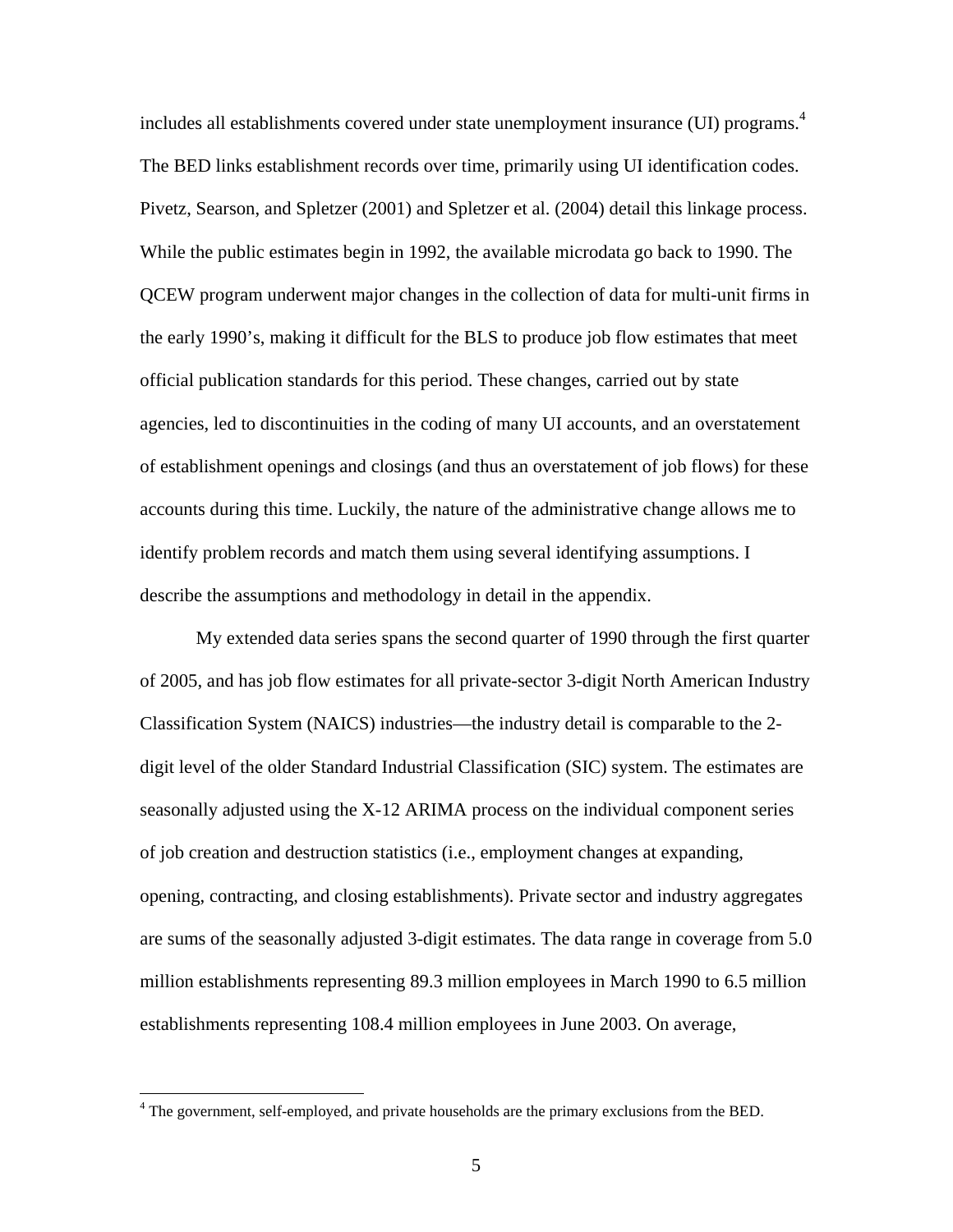establishment expansions and contractions at continuous establishments make up about 80 percent of quarterly job creation and destruction, respectively.

To put job flows during the last two recessions into a long-run perspective, I splice the manufacturing data of my extended series with the job flow estimates created by Davis and Haltiwanger (1999). Their estimates are a merged series of job creation and job destruction rates for manufacturing from the Census LRD and BLS LTS.<sup>5</sup> [T](#page-7-0)he LRD has estimates of quarterly job flow rates for manufacturing from 1972-1998, while the LTS has estimates of accessions and separations from the early 1930's through 1982. Davis and Haltiwanger merge the two econometrically and get job flow estimates for the LTS by using data during the period where the two series overlap. While their merged series and my BED manufacturing estimates have the same scope and measure the same employment flows, differences in data collection methods lead to subtle differences in the trend rates and volatilities of each series. To create a single, consistent, long time series of job flow estimates, I splice their final merged series to the BED manufacturing estimates. I use a GMM procedure that forces the trend estimates of the earlier period to be consistent with the BED estimates, while preserving key moments of the earlier data.

The GMM splicing estimation proceeds as follows. Let  $C_t$  and  $D_t$  represent the job creation and job destruction rate estimates, respectively, at time *t* from the BED, and let  $POS<sub>t</sub>$ , *NEG<sub>t</sub>*, and *NET<sub>t</sub>* represent the job creation, job destruction, and net growth rate estimates, respectively, from the Davis-Haltiwanger spliced series. Also, let  $Net<sub>t</sub><sup>C</sup>$  be the net growth rate calculated from the Current Employment Statistics (CES, also known as the payroll survey). The CES net growth rate is a useful part of the estimation strategy

<span id="page-7-0"></span> $\frac{1}{5}$ <sup>5</sup> I thank Steve Davis and John Haltiwanger for providing an updated series of these estimates. Davis and Haltiwanger (1999) discuss the two data sources and their merging methodology in detail.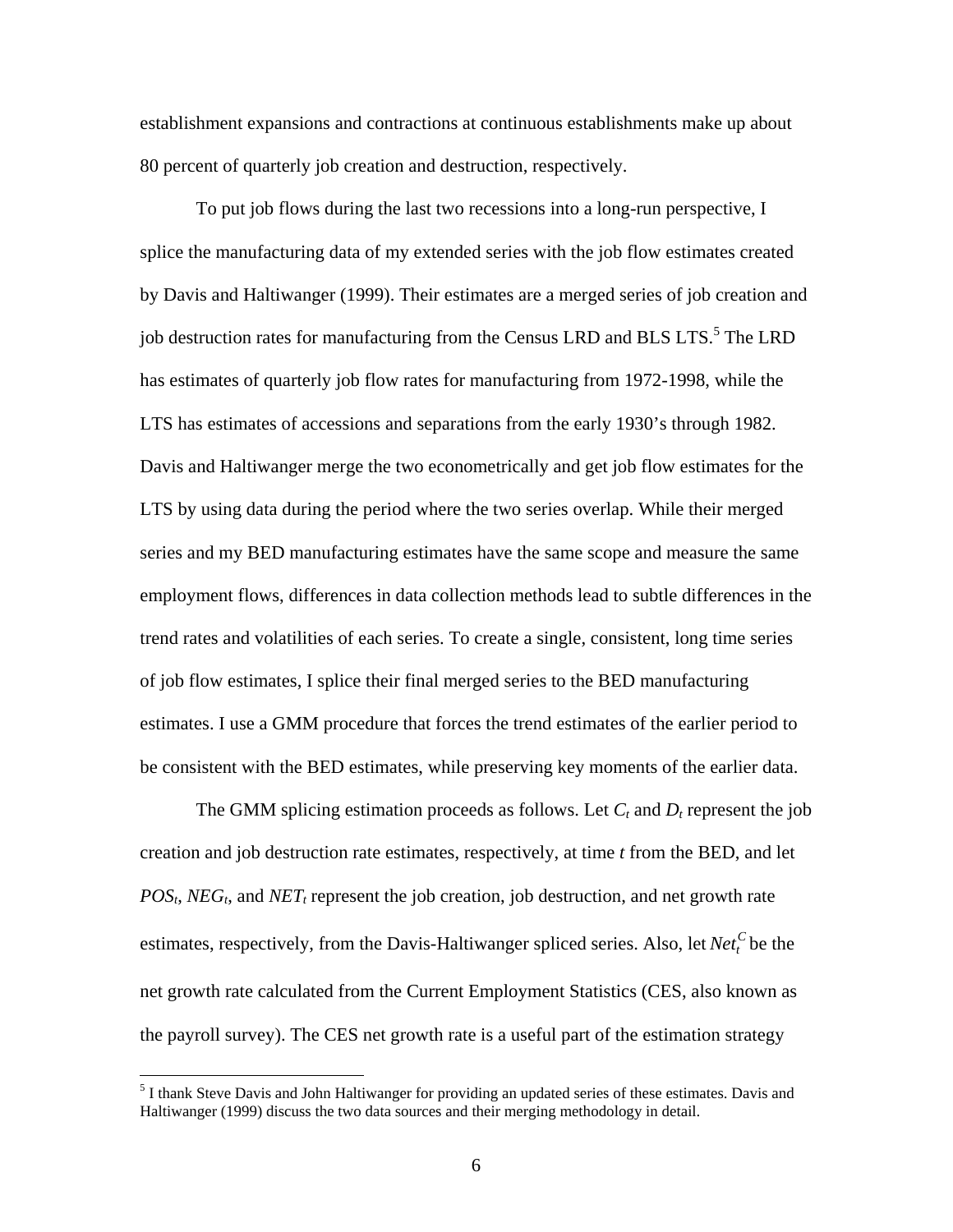because a) its growth rates match those of the BED by construction (the CES is benchmarked to the BED's employment levels) and b) it has a time series that spans the full 1947-2005 period that I study. Finally, let  $\hat{C}_t$  and  $\hat{D}_t$  represent the GMM estimates of job creation and destruction, respectively, of the final spliced series. I define the estimates as

(1)  
\n
$$
\hat{C}_t = \alpha_0 + \alpha_1 POS_t + \alpha_2Net_t^C + \varepsilon_t^c
$$
\n
$$
\hat{D}_t = \beta_0 + \beta_1NEG_t + \beta_2Net_t^C + \varepsilon_t^d
$$

Thus, I need to estimate six parameters for the model. I match seven moments to minimize the GMM value function. This overidentifies the model, but is necessary given highly nonlinear nature of the value function. The seven moments and their values in the data are listed in Table 1. They span different periods and different data sets and include the means of  $C_t$  and  $D_t$ , the variance of  $Net_t^C$ , the variance of the excess reallocation rate, *XR <sup>t</sup>* (calculated from the Davis-Haltiwanger series), the relative volatility of creation to destruction (defined as the variance of  $POS<sub>t</sub>$  divided by the variance of  $NEG<sub>t</sub>$ ), the correlation between  $POS<sub>t</sub>$  and  $NET<sub>t</sub>$ , and the correlation between  $NEG<sub>t</sub>$ ,  $NET<sub>t</sub>$ . I choose these moments to make the estimated series consistent with the trend job flow rates from the BED (via the first two moments) while preserving the volatility (both relative and absolute) and covariation of the original job flow estimates. The parameter estimates obtained from GMM estimation represent a unique solution, and the resulting job creation and destruction series are robust to variations on the moments used, whether it be changes in their time periods or in the moments themselves. I discuss the methodology and robustness in more detail in the appendix.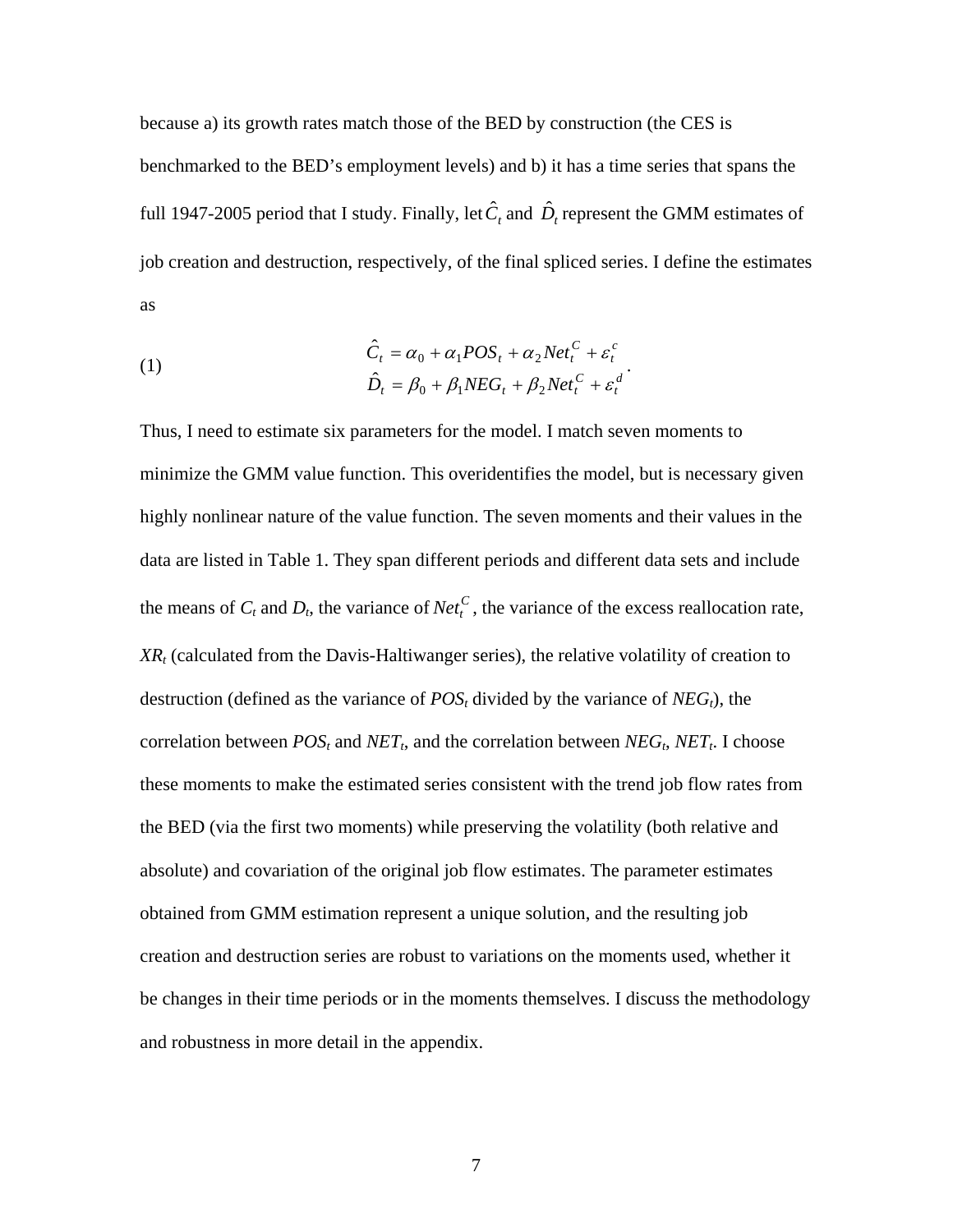### **3. Job Flows and the Most Recent Downturn**

## *3.A. Basic Evidence*

The 1990-2005 period contains a prolonged expansion sandwiched between two economic downturns. Based on the National Bureau of Economic Research dating, the first downturn begins after a business cycle peak in the third quarter of 1990, reaching its trough in the first quarter of 1991. Figure 1 illustrates net employment growth over the period. Relative to previous recessions, employment losses are mild, but employment gains during the recovery are slow to materialize.<sup>6</sup> The second downturn begins as the economy peaks in the first quarter of 2001. The initial drop in employment is comparable to the previous recession, but losses persist over a longer period, making the total decline are larger relative to previous recessions. These declines include a continuation of losses through the trough at the fourth quarter of 2001 until the second quarter of 2003.

Unlike previous downturns, the labor market is slow to recover after each of the last two recessions, with these periods often referred to as "jobless recoveries". Based on the net employment changes over these two periods, one might conclude that there are many similarities in the behavior of the labor market over these two periods. The job flows underlying these net changes, however, show that the two periods are quite different. Figure 2 shows the job creation and destruction rates over the same period. Both recessions have relatively high rates of job destruction, with large spikes of job loss at or near each trough. The spike in job destruction in the first quarter of 1991 encompasses 9.5 percent of employment. The spike in job destruction in 2001 is not as great (8.2 percent of employment), but persists over three quarters. Job destruction

<span id="page-9-0"></span> $\frac{1}{6}$  $6$  Based on calculations from the CES, private employment declines 1.1 percent during the 1990-91 recession, as compared to an average decline of 2.7 percent for the previous postwar recessions.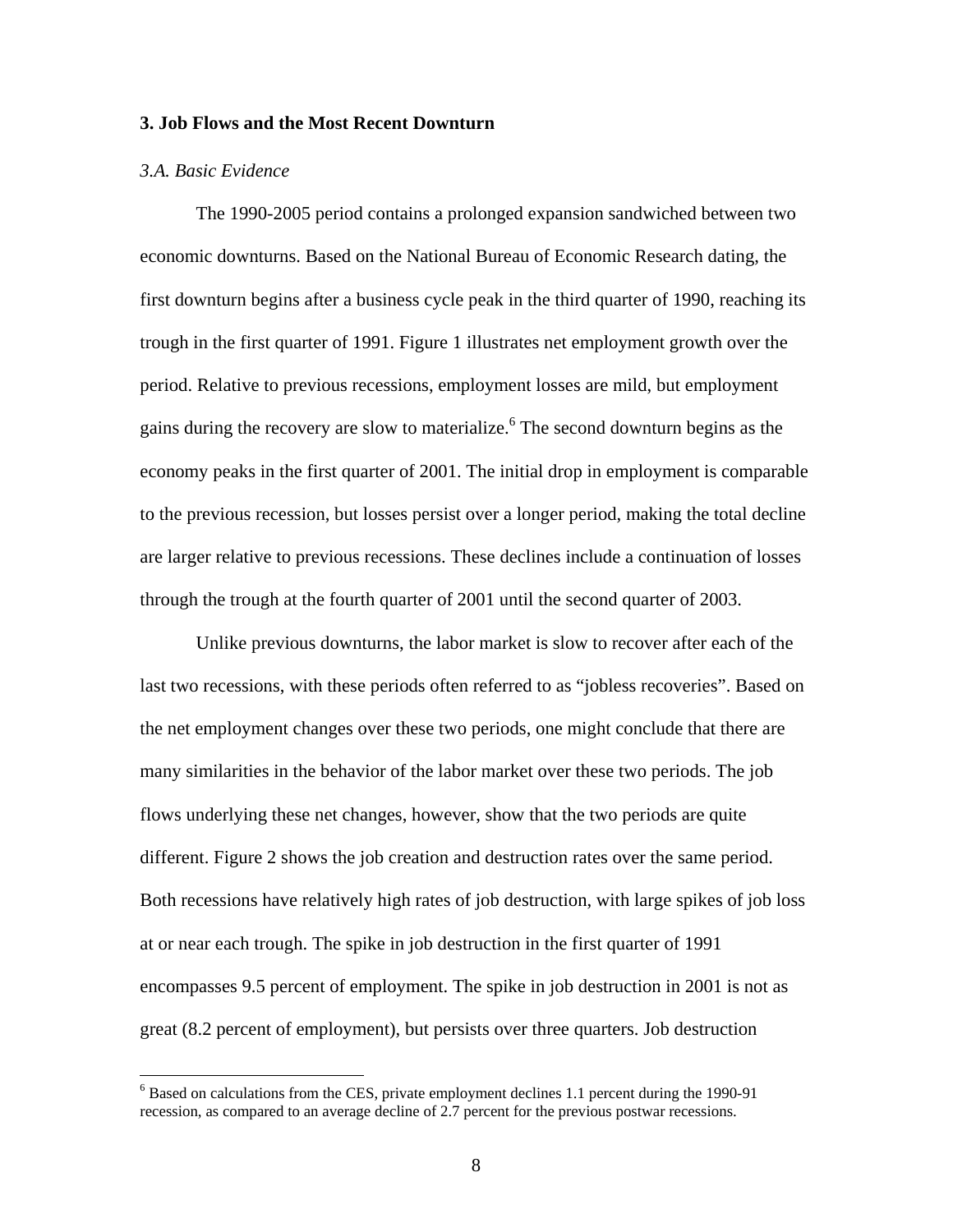declines in both recovery periods, but remains relatively high for a longer period in the earlier recovery. After the 1991 trough, the job destruction rate stays above its average rate (7.5 percent) during the subsequent expansion until the third quarter of 1992. Following the 2001 trough, the job destruction rate falls this rate after only two quarters, and continues to fall thereafter. Job creation is markedly different during the two recessions and recoveries. Between 1990 and 1992, the job creation rate deviates little from 8.2 percent of employment—its average during the subsequent expansion. Job creation peaks at the end of 1999, over a year before the onset of the recession. As the business cycle peaks, the job creation rate continues to decline throughout the recession period, and save for a brief increase in early 2002, continues its slide until net employment growth picks up again in mid-2003. Thus, the two "jobless" recoveries are quite different, with the earlier period characterized by a relatively slow return of job destruction rates to expansion-era levels and the later period characterized by a large, persistent drop in job creation. Furthermore, the job flow movements during the latest downturn depart dramatically from the conventional wisdom that employment fluctuations are driven primarily large episodes of job destruction. In this sense, the last recession appears unique.

#### *3.B. Patterns across Industry*

While the comparison of job flows during the last the last two recessions is interesting in its own right, it is difficult to draw broader conclusions about the labor market from the findings. The data only span the last 15 years, so one cannot make comparisons to earlier periods without appealing to research with other data sources (such as the LRD). Appealing to such research, however, is not a trivial comparison,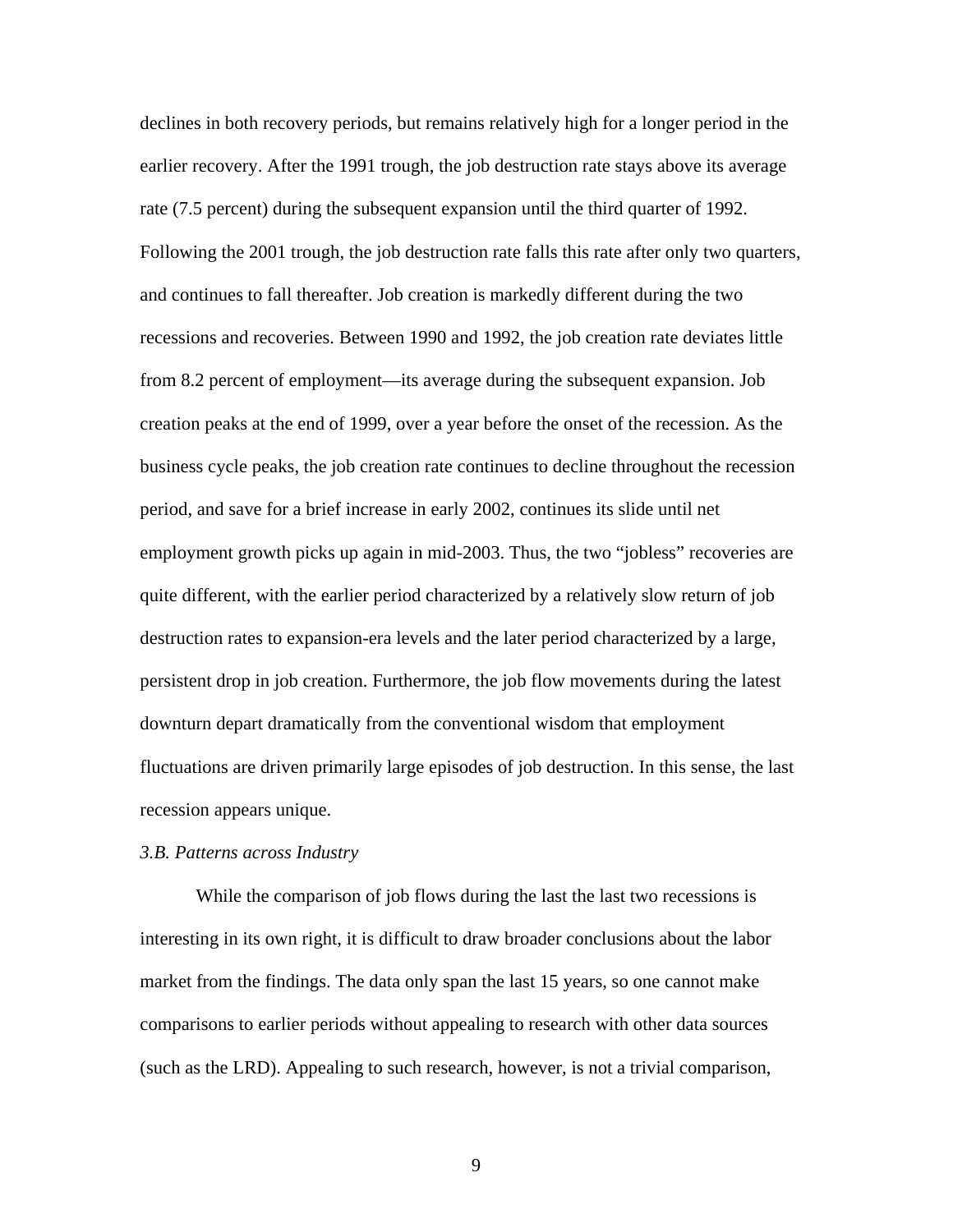since most earlier work focuses on manufacturing. My evidence thus far suggests that the latest recession differs from others with its long persistent drop in job creation, but this finding could be entirely an artifact of using nonmanufacturing data—research by Foote (1998) lends credence to this worry. Thus, it is important to know whether the drop in job creation occurs primarily in manufacturing or nonmanufacturing industries.

Figure 3 presents the most basic evidence to answer this question. The two panels plot manufacturing versus nonmanufacturing job creation and job destruction, respectively. In short, while the magnitudes rates may be different, both manufacturing and nonmanufacturing industries display similar job flow patterns over the sample period. In both cases, there is a spike in job destruction during each recession, a slow decline in job destruction following the 1990-91 recession, and large, persistent drop in job creation between 2001 and 2003. The latter finding is the most notable, illustrating that the recent drop in job creation is *not* predominantly a nonmanufacturing phenomenon.

The next question, then, is whether the drop in job creation occurred among a group of industries (regardless of manufacturing or nonmanufacturing designation) or occurred across a broad range of sectors. To answer this question, I pool job creation rates over this period for the 92 three-digit NAICS industries. I then regress the log of these rates on an industry fixed effect and an interaction of the fixed effect with a dummy variable, *Tt*, equal to 1 for quarters between 2001:1 and 2003:2 and zero otherwise. I use the log of the job creation rate because wide variations in trend rates across industries make it difficult to compare equal percentage point changes for different industries. Formally, the regression is

(3) 
$$
\ln C_{it} = \alpha_i + \beta_i T_t + \varepsilon_{it}.
$$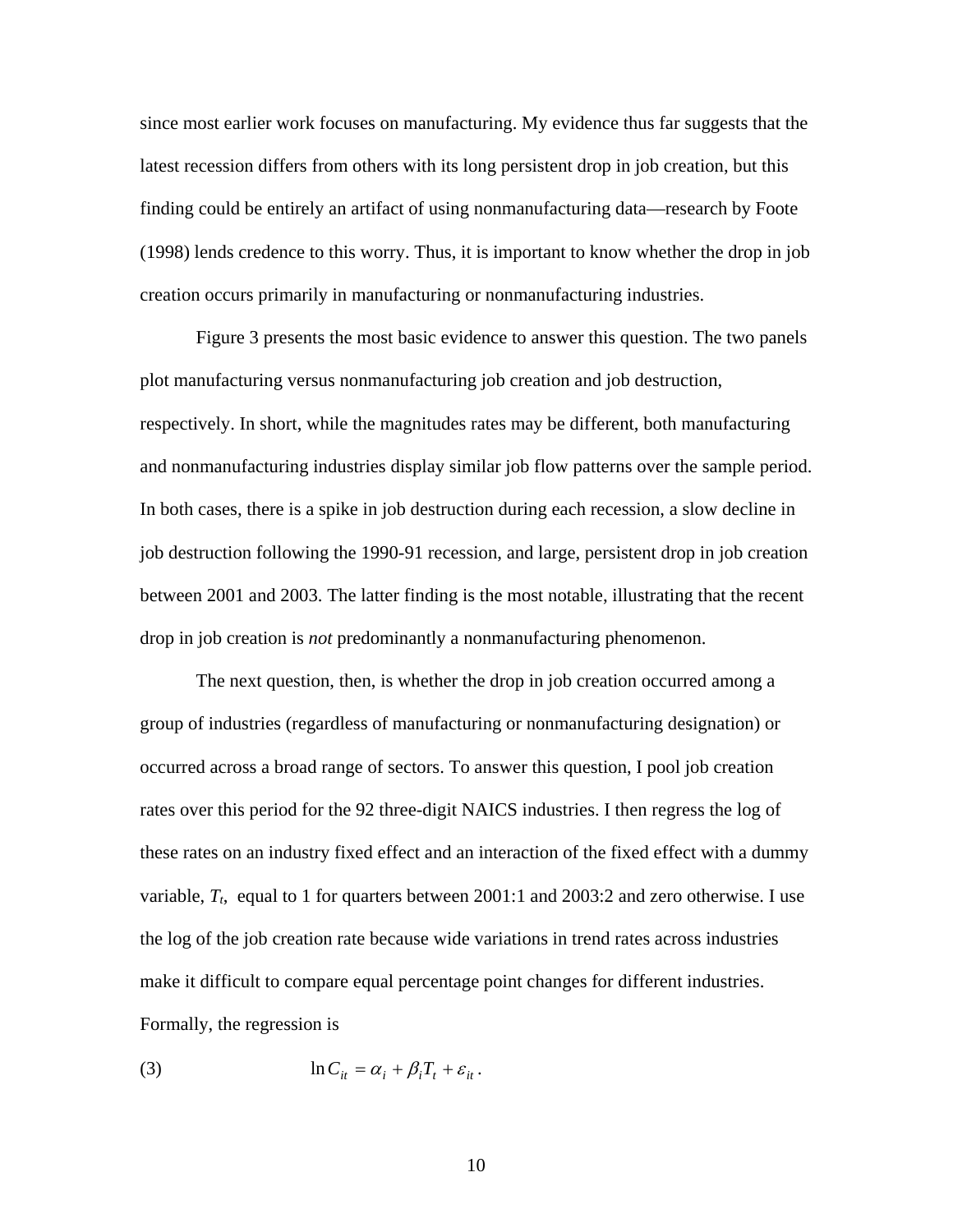Given this specification, the  $\beta_i$  coefficients estimate the log point deviation in job creation from its mean for industry *i* during the 2001-03 period. One concern is that movements in an industry's job creation trend may bias β*i* upward or downward. To control for such changes, I rerun the regression using the (log) deviation of job creation from its Hodrick-Prescott trend as the dependent variable.<sup>[7](#page-12-0)</sup> Finally, as a comparison, I rerun the regression to estimate the change in job creation during the 1990-92 period by letting  $T_t$  equal 1 for the quarters 1990:2-1992:3 rather than for  $2001$ :-2003:2.

I summarize the results by presenting the employment-weighted distribution of the  $\beta_i$  coefficients across industries for each specification. Figure 4 illustrates the distributions in three panels. In each panel, the horizontal axis represents the log point change, so that a reading of -0.10 represents a 10 percent decline in the job creation rate. The top panel presents the kernel density function of the coefficients overlaid upon the histogram of their distribution. While a few industries exhibited above-average job creation during the downturn, most experienced declines between 3 and 35 percent. For the entire private sector, the decline in job creation was 12.5 percent, and in manufacturing, the decline was 22.1 percent. The middle panel compares the kernel density of the 2001-03 downturn to that of the 1990-92 downturn. The distribution of changes in industry job creation is well to the right for the earlier period, with most industries experiencing above-average job creation rates. Job flows, however, have a declining trend over the sample period, so a better comparison lies within the bottom panel, which illustrates the distribution of industry job creation changes relative to their H-P filtered trends. For the 1990-92 period, the distribution is practically degenerate,

<span id="page-12-0"></span> $\frac{1}{7}$ To estimate these trends, I use a relatively high smoothing parameter value of  $\lambda = 10^5$ , given that a lower parameter value may over-predict changes in the trend over such a short time series.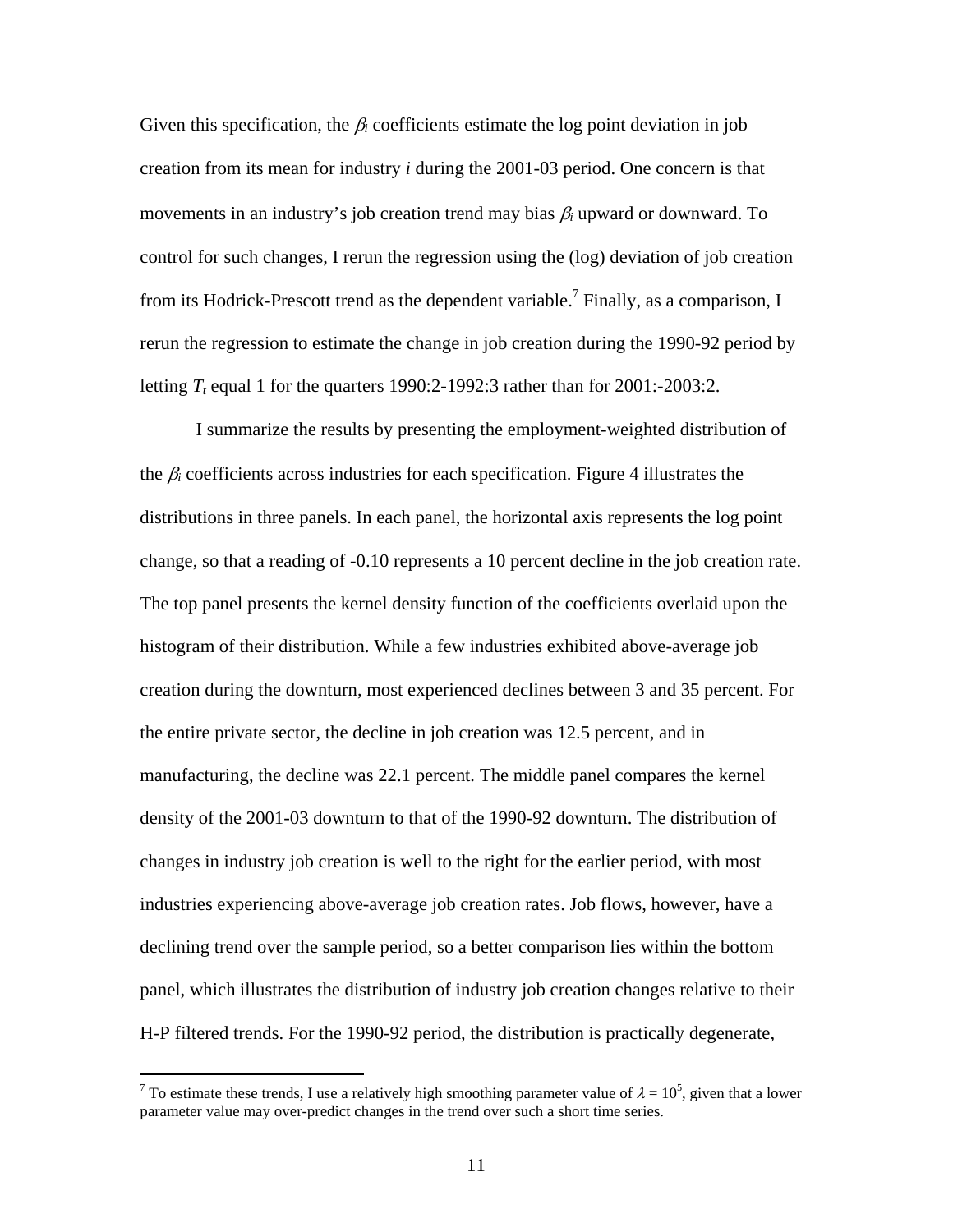with nearly all industries exhibiting job creation rates close to their trend. For the 2001- 03 period, though, it is still the case that most industries exhibit a decline in job creation relative to trend, with the average drop being 3.3 percent below trend.

In summary, the large, persistent decline in job creation during the last downturn occurs across a wide variety of industries in both manufacturing and nonmanufacturing. The declines are pervasive, and persist even after controlling for a declining trend in job flows. This suggests that the decline in job creation during the 2001-03 downturn, which contrasts with earlier findings that recessions are generally driven by large movements in job destruction, is not merely an artifact of examining newer, nonmanufacturing data.

#### **4. The Relevance of the Recent Downturn**

### *4.A. Long Run Declines in Aggregate Volatility*

While the drop in job creation during 2001-03 appears unique and pervasive across most industries, the relatively short time series makes it unclear whether or not the decline represents a dramatic shift in the cyclical behavior of job flows. Ideally, one would want comparable private sector job flows that date back over several business cycles. Such data does not exist for the private sector, but is available for manufacturing. With my spliced series of manufacturing data from the BED and Davis-Haltiwanger estimates, I have a time series of comparable job flow estimates for manufacturing that span the entire postwar period and allow me to put the recent job flow dynamics into a historical perspective. Given the strikingly similar patterns observed across industries, particularly the drop in job creation, one can generalize (with a degree of caution) the following manufacturing results to the broader labor market.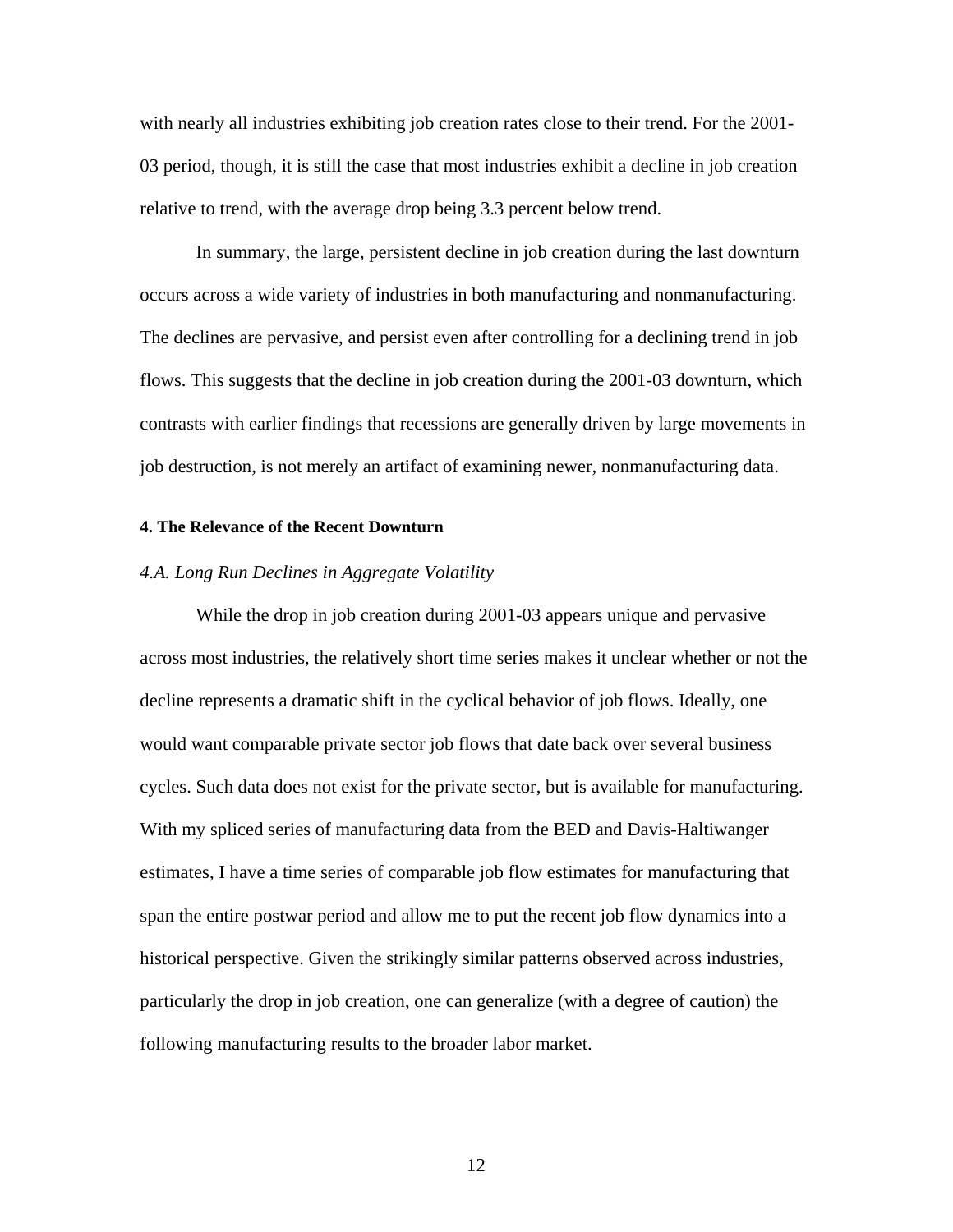The spliced manufacturing estimates are in Figure 5. Several findings stand out in the figure. First, job destruction in the latest recession exhibits a pattern similar to earlier recessions, though the magnitude of its spike is lower than in previous recessions. Second, the drop in job creation in 2001-03 is unique compared to the rest of the postwar period. Job creation rates are at their lowest during this time. In addition, they remain low well after the end of the recession. This is in contrast to recessions prior to 1990, where the beginnings of a recovery were characterized by sharp increases in job creation. The absence of such a spike is likely related to a declining importance of temporary layoffs discussed by Groshen and Potter (2003) and Aaronson, Sullivan and Rissman (2004). A decreased role for temporary layoffs implies there will be less recalls during the recovery period, and hence, a lower likelihood of a sharp rise in job creation. Finally, the overall pace and volatility of job flows decline throughout the entire postwar period.

Figure 6 highlights this latter point. It plots the time series of trend and actual excess reallocation.<sup>8</sup> Excess reallocation is the sum of job creation and destruction less the absolute value of net growth, so it measures the churning of employment *in excess* of what one would need to generate the observed growth rate. Excess reallocation consistently trends downward from the early 1960's forward, from a peak of 12.5 percent in 1961 to a low of 8.0 percent by 2005.

Table 3 quantifies the decline in job flows and job flow volatility over the period. The decline in volatility is particularly interesting—the standard deviations of job creation and job destruction both decline over time, implying that decreasing volatility accompanies the declining job flow rates. More notable, however, is that the volatility of job destruction falls *faster* than that of job creation. As a consequence, the relative

<span id="page-14-0"></span> $\frac{1}{8}$ <sup>8</sup> The trend uses a Hodrick-Prescott filter with a smoothing parameter of  $\lambda = 1600$ .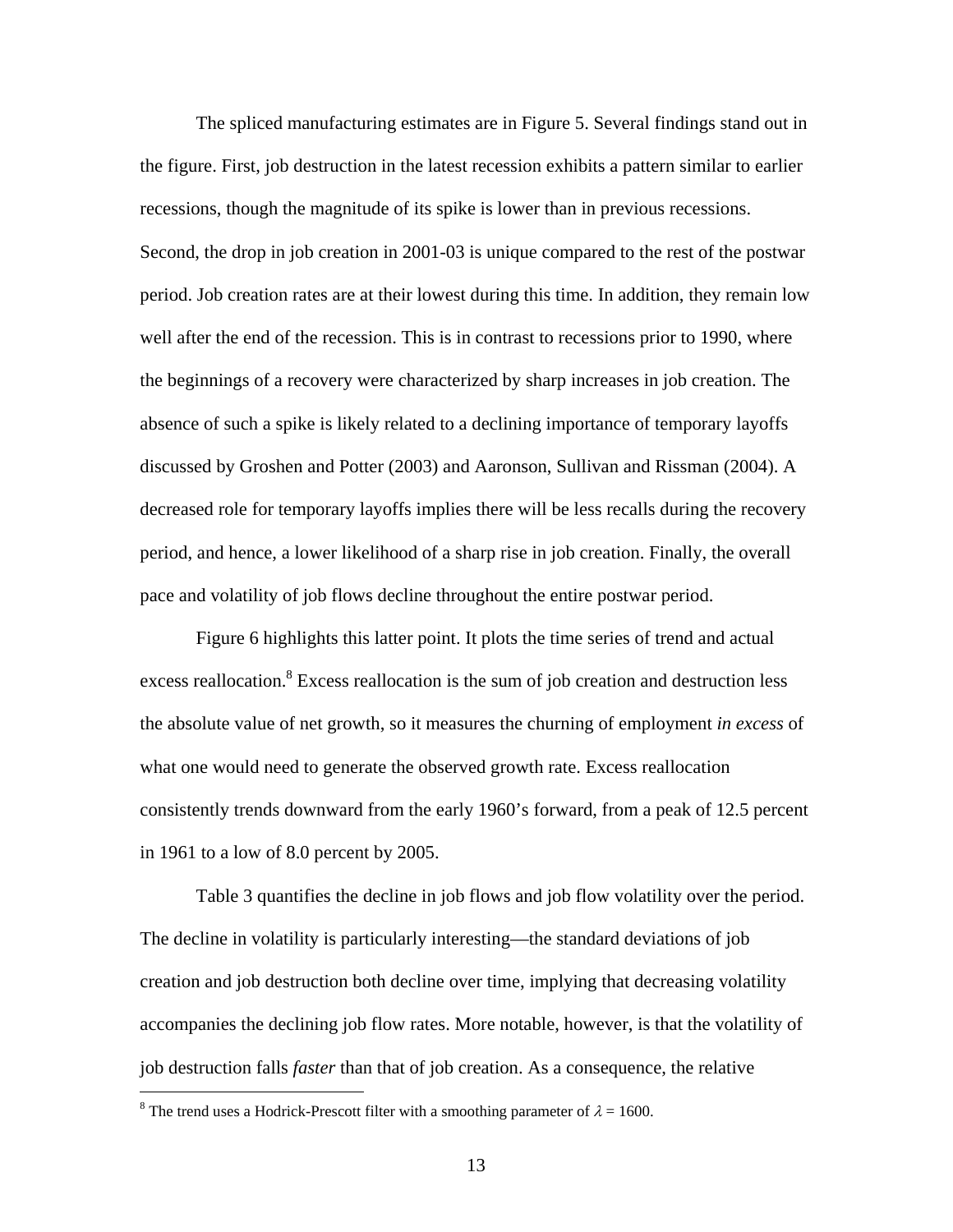volatility of job creation increases and the negative correlation between growth and reallocation weakens over time. This suggests that, at least in manufacturing, the relative importance of job creation over the business cycle has increased, and that the image of recessions as large episodes of job destruction amid a period of overall turbulence is less applicable for more recent years.

Thus, while the large, persistent drop in job creation during the 2001-03 downturn is unique among the postwar period, it appears to be part of a broader trend of decreasing labor market volatility and diminished occurrences of large episodes of job destruction. All of this ties into the research on the declining volatility of aggregate growth by Kim and Nelson (1999), McConnell and Perez-Quiros (2000), Blanchard and Simon (2001), and Stock and Watson (2003). These studies find that the volatilities of aggregate measures of output, consumption and employment growth have declined in the United States since the mid 1980's. There is a debate, however, on whether this decrease occurs as a break in the pattern of volatility or as part of a declining trend. This debate is complicated by a finding of an increase in *firm-level* volatility over the same period by Comin and Philippon (2005). In terms of employment growth, my findings only further complicate the debate. Figure 7 shows the net employment growth for my spliced manufacturing series during the postwar period. Consistent with the research on aggregate volatility, there is a noticeable and particularly abrupt drop in the volatility of growth in the mid-1980's. Yet, my evidence on the underlying job flows shows a declining trend in both their magnitude and volatility beginning in the early 1960's. It is unclear why there exists such a disparity in the timing. It is also unclear how one can reconcile the declining trend in job reallocation with the increase in firm-level volatility,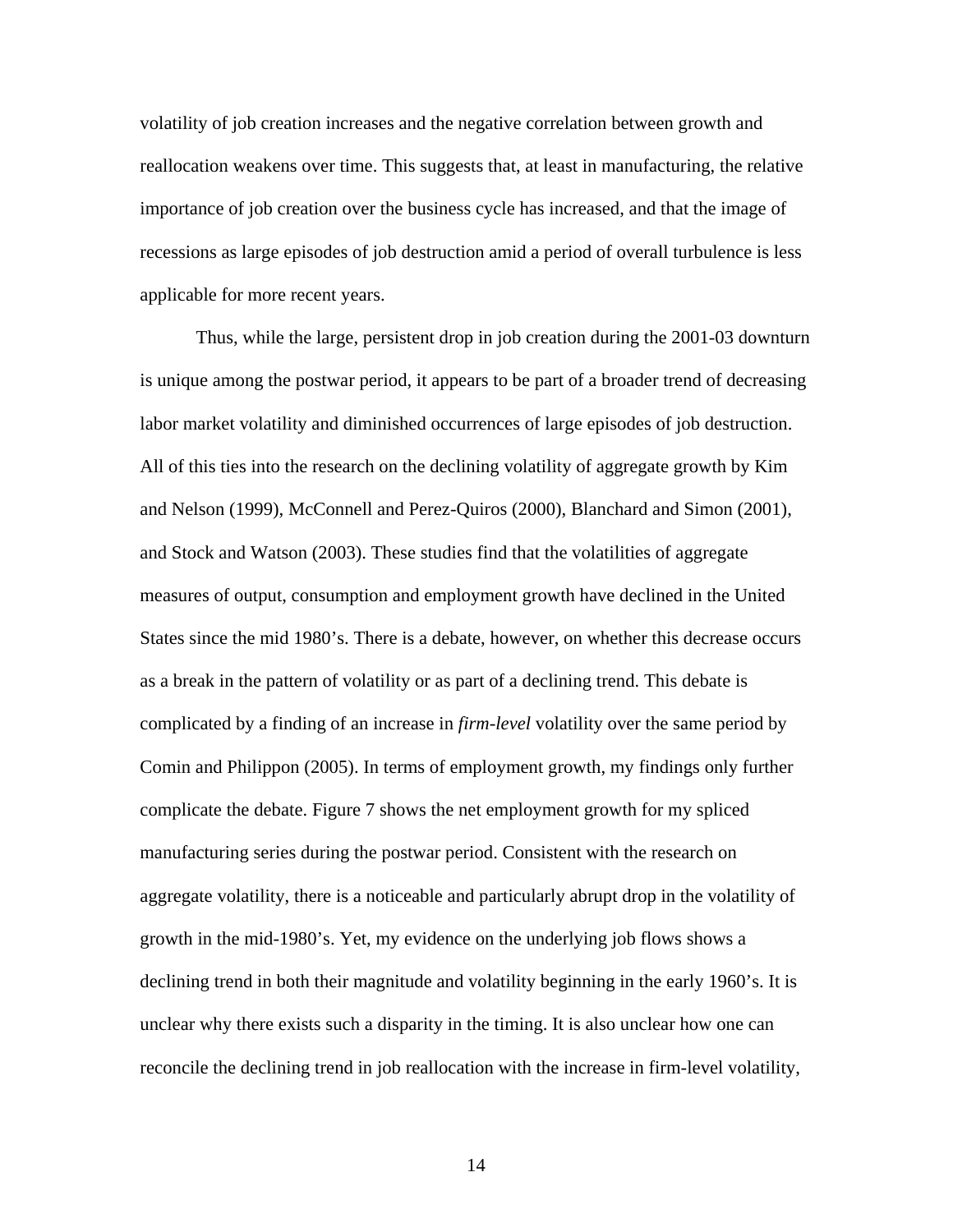though changes in the patterns of entry and exit and the behavior of small versus large firms no doubt play a role. $9$  Reconciling the aggregate, firm-level and job flow evidence is beyond the scope of this paper, and remains an interesting avenue for future research. *4.B. Cyclical Movements in Hires and Separations* 

Closely related to job flows are worker flows, i.e., worker hires and separations. In fact job flows, which measure the net employment change at the establishment level for a given period, are a subset of worker flows, which measure *all* employment changes at an establishment. Consequently, the cyclical behavior of hires and separations are an important part of labor market dynamics. Recent work by Hall (2006) and Shimer (2005) studies the cyclical patterns of separations and the job-finding rate. Using data on gross worker flows, they conclude that since separations appear acyclical, employment fluctuations are primarily driven by movements in the job-finding rate. Given the close relation of the job-finding rate to hires, and the close relation of hires to job creation, one might conclude that my evidence only reinforces these findings. Two important caveats are in order, however, when interpreting my results in the context of worker flows.

First, the last recession appears truly unique. This is important to note for worker flows because arguably the most comprehensive data source on hires and separations (which Hall, Shimer, and others use as part of their studies), the BLS Job Openings and Labor Turnover Survey (JOLTS), begins in December 2000, just prior to the start of the last recession. Thus, while the JOLTS present a thorough picture of worker flows during the last downturn, it is difficult to make inferences from it for earlier periods. Figure 8 plots the quarterly rates of hires and separations calculated from publicly available

<span id="page-16-0"></span><sup>-&</sup>lt;br>9  $\degree$  Comin and Philippon (2005) perform their analysis using a sample of publicly traded firms from the Compustat database. This sample excludes smaller firms, which tend to account for much of the volatility observed in job flow data.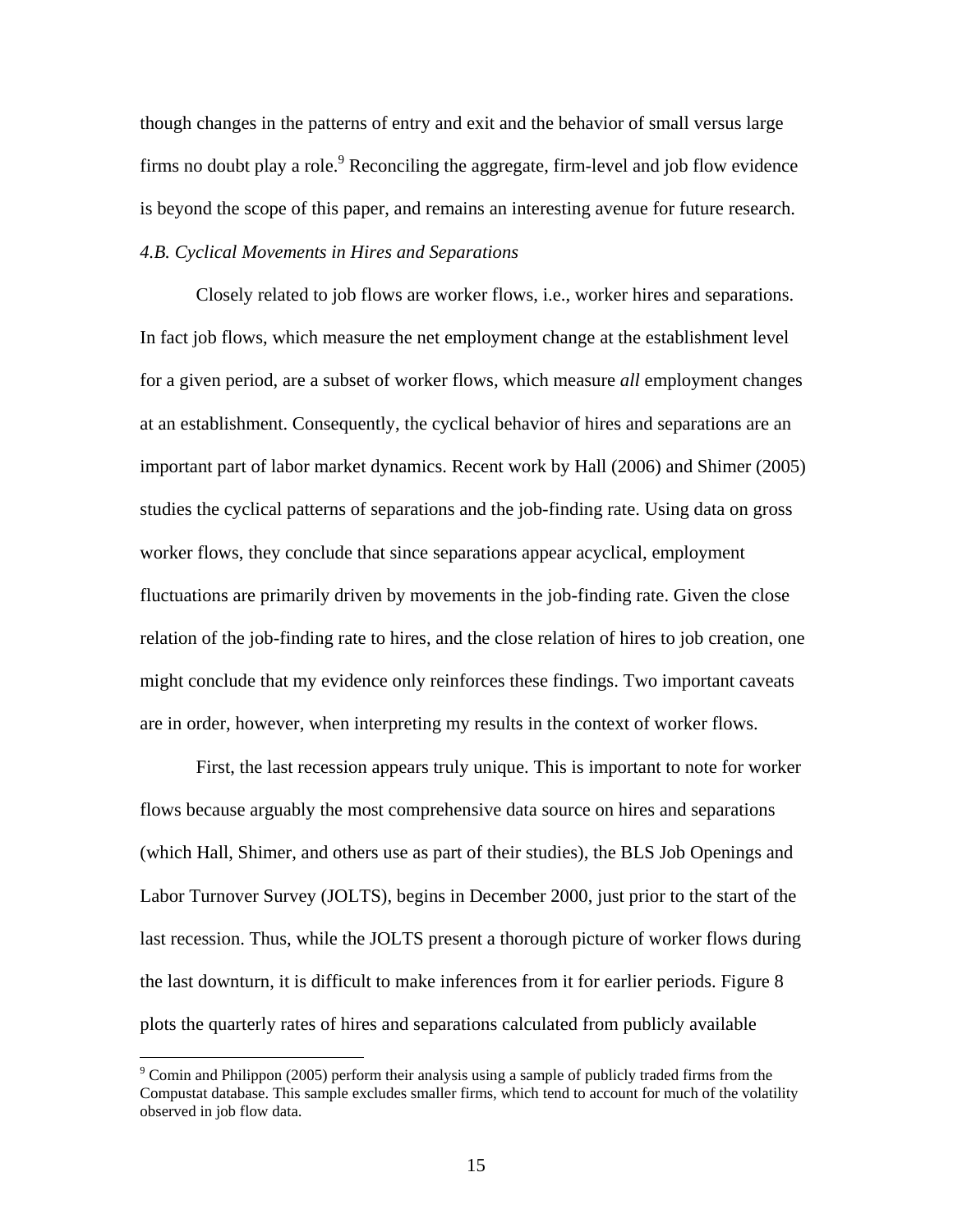JOLTS data.[10 H](#page-17-0)iring, like job creation, drops considerably during the recession. It remains low until mid-2003, and then, like job creation, increases from late 2003 on. It makes sense that that both job creation and hiring would move together because the measures are closely related. It also suggests that hiring, like job creation, had a dramatic shift in its cyclicality during the last recession. Separations and job destruction, however, have somewhat different patterns. Both increase during the 2001 recession, though separations do not exhibit the large spike seen with job destruction. Both also remain low throughout the "jobless recovery" period. From there on, however, the two series move in opposite directions—job destruction continues its decline, while separations increase considerably.

This decoupling of separations and job destruction brings me to the second caveat: while hires may be analogous to job creation, separations are *not* analogous to job destruction. Why does the latter analogy not hold? For one, the majority of separations (averaging 54 percent in the JOLTS data) are worker *quits*, which are procyclical. Only about a third of separations are layoffs, which, given their propensity for episodic increases during downturns, correspond better with the notion of job destruction. The rise in separations during the 2001 recession is driven by a rise in layoffs, while the rise in separations beginning in 2003 is driven by a rise in quits. This distinction explains the observed acyclicality of separations. Quits tend to be procyclical because of on-the-job search, and consequently often reflect the employer-to-employer transitions studied by Nagypal (2004) and Fallick and Fleischman (2004). Both studies show that these transitions, and their cyclicality, are large part of labor market dynamics, though their

<span id="page-17-0"></span> $10$  The data are available at  $\frac{https://www.bls.gov/jlt/home.htm}{https://www.bls.gov/jlt/home.htm}.$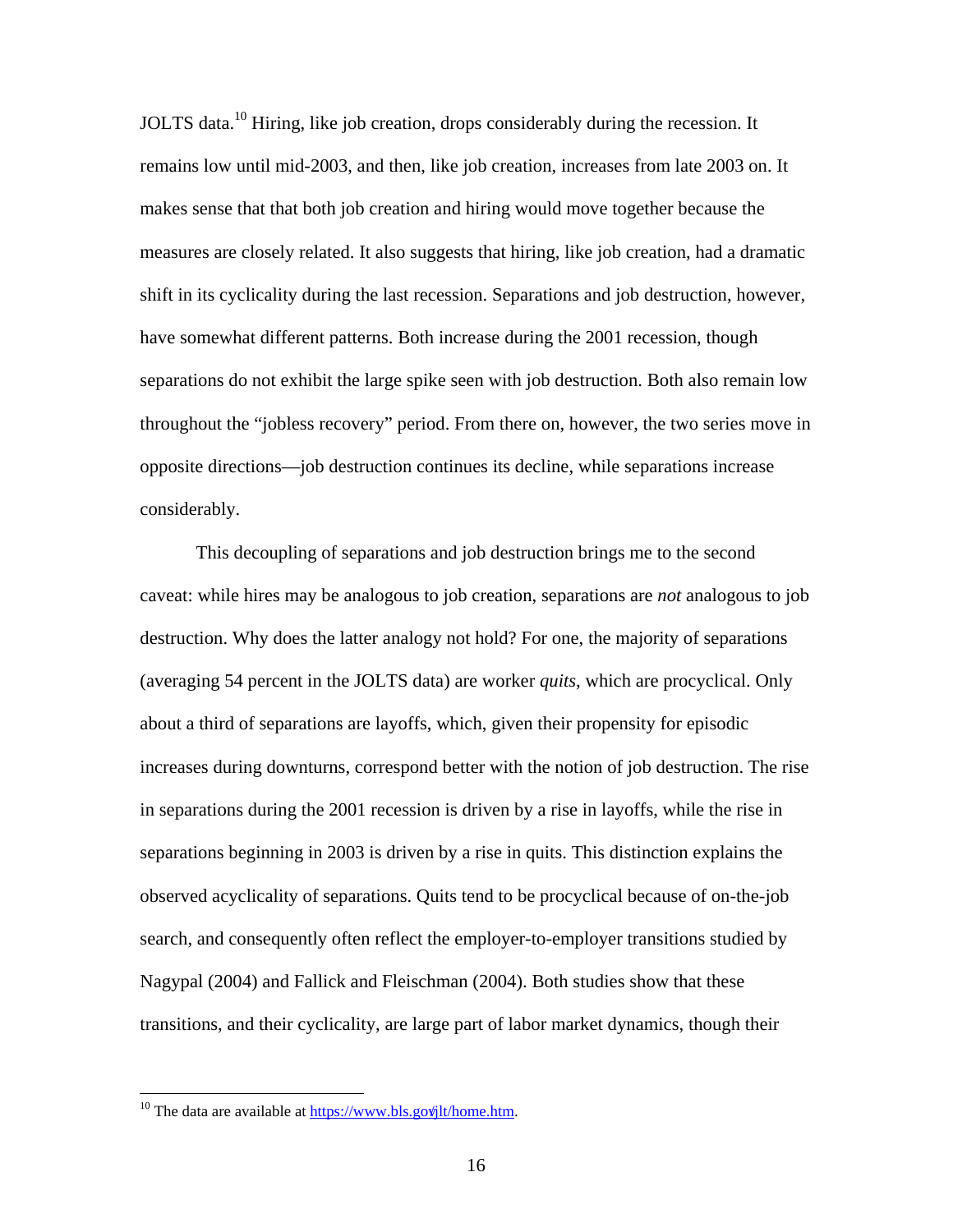evidence does not span back further than the mid-1990's.<sup>11</sup> Thus, it is difficult to make inferences about the cyclicality of separations for earlier periods. Given my evidence on job destruction, and the evidence of Groshen and Potter (2003) and Aaronson et al. (2004), it is likely that layoffs have become less volatile over time, and their relative importance for cyclical employment fluctuations has declined. The behavior of quits is less clear. Have quits, and for that matter employer-to-employer transitions, become more cyclical, as seems to be the case with hiring and job creation? If so, the observed acyclicality of separations may be a recent phenomenon, with earlier periods characterized by countercyclical movements in separations. Instead, what if the cyclicality of quits and employer-to-employer transitions has not changed, but their magnitudes and volatility have undergone declining trends? If this were true, then separations are likely acyclical in earlier periods. Understanding the behavior of quits and, more importantly, employer-to-employer transitions will shed light on the relative importance of separations, the job-finding rate, and other labor market variables in accounting for cyclical employment fluctuations. Further research on these dynamics will also aid in linking my evidence on job flows to a broader picture of labor market dynamics.

## **5. Conclusions**

On the surface, employment patterns during the latest economic downturn seem very similar to those of the previous downturn—there are large losses during the recession followed by a stagnant, "jobless" recovery. Yet, the underlying patterns of job creation and destruction show two different stories. Following the 1990-91 recession,

<span id="page-18-0"></span><sup>&</sup>lt;sup>11</sup> The gross flows data of the Current Population Survey only have estimates of employer-to-employer transitions back to 1994.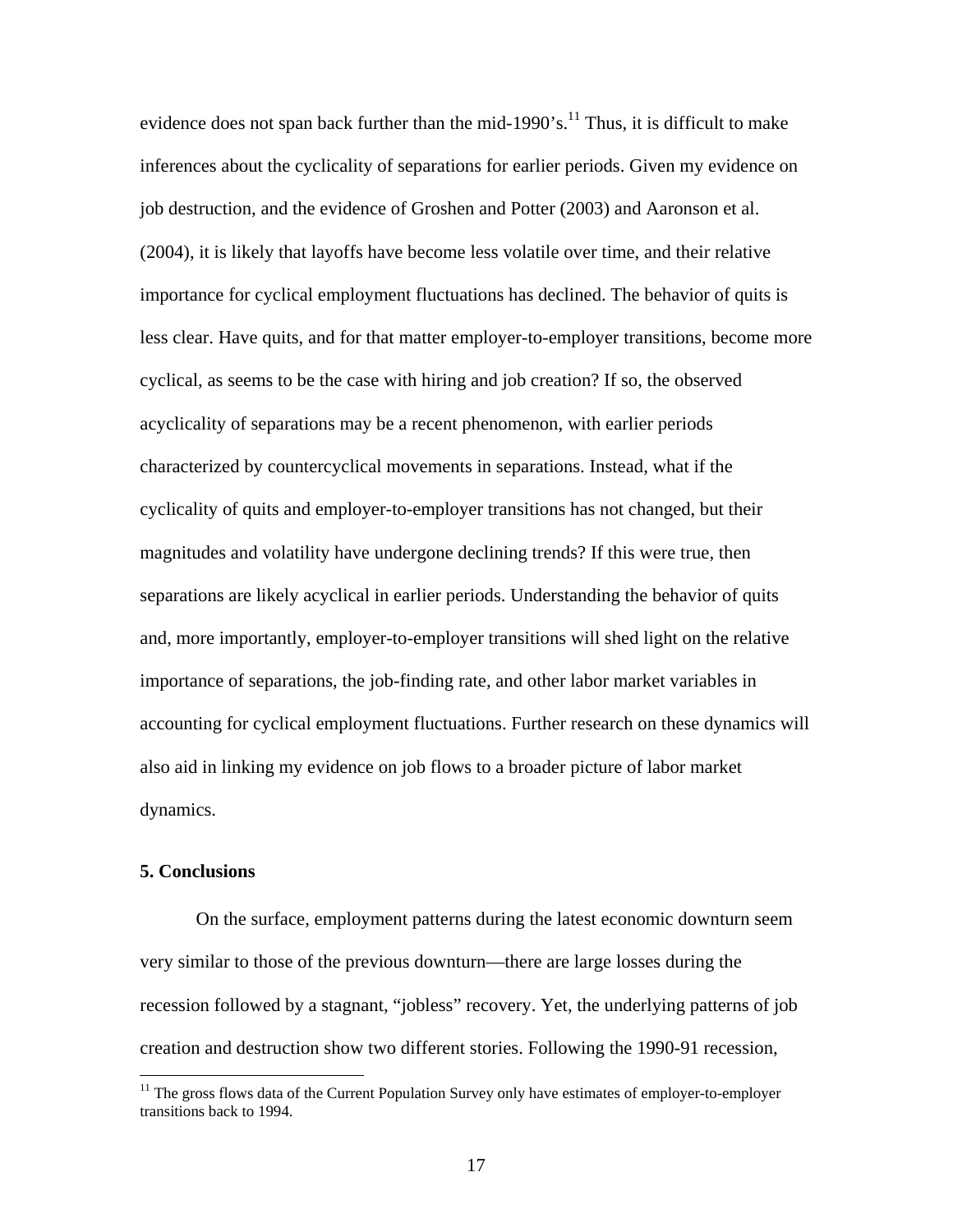employment growth is slow to recover primarily because of a slow return of job destruction to expansion-period rates. Following the 2001 recession, job destruction returns to pre-recession levels relatively quickly, but a large decline in job creation persists well into 2003. This evidence comes from a previously unexploited source of job flow data that, unlike most sources for previous research, includes both manufacturing and nonmanufacturing establishments. The drop in job creation occurs in both sectors, and a more-detailed industry analysis shows that nearly all industries have job creation rates below trend for the 2001-03 period.

Such a large, pervasive drop in job creation during this time is notable because it departs from previous evidence (and the conventional wisdom) that cyclical fluctuations in employment are driven primarily by large, episodic increases in job destruction. With a spliced series of manufacturing job flows dating back to 1947, I show that this was indeed the case in every recession prior to 2001—in this sense, the last recession is truly unique. Furthermore, it appears that the decline in job creation is part of a long-term decline in both the magnitude and volatility of job reallocation where the relative volatility of job creation to job destruction has increased over the period.

The decline in job reallocation is closely related to research on an observed decline in aggregate volatility. This literature finds a drop in the volatility of output, consumption, and employment growth in the mid-1980's. I find that while the volatility of net growth in manufacturing drops abruptly in the mid-1980's, the level and volatility of the underlying job reallocation begins their decline in the early 1960's. This only adds to the puzzle of understanding the decline in aggregate volatility, particularly when one considers the finding of increasing firm-level volatility by Comin and Philippon (2005).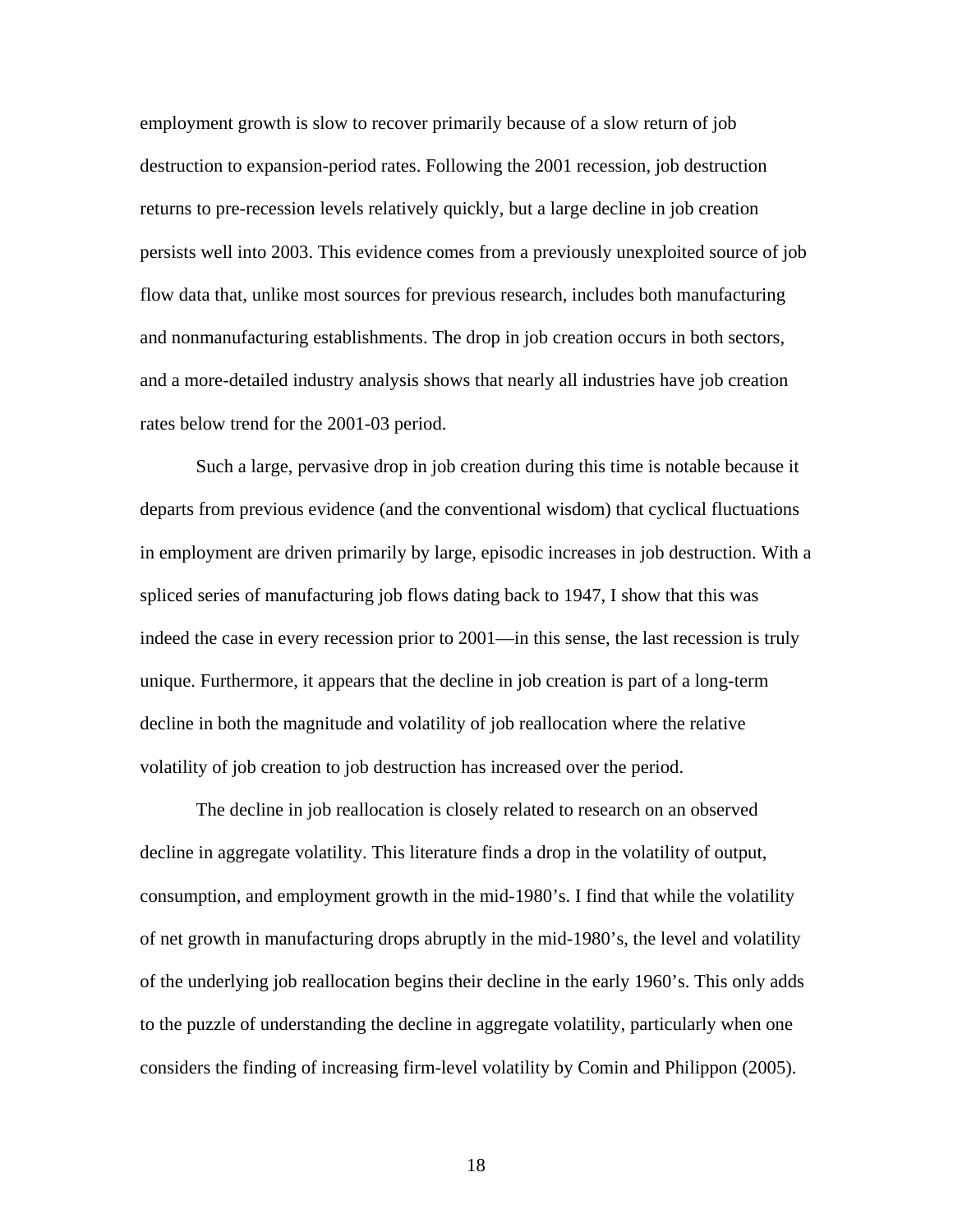Finally, the decline in job reallocation and the uniqueness of job flows in the latest downturn have implications for the current debate on the role of separations versus the job-finding rate in driving cyclical employment fluctuations. Limited knowledge on the behavior of quits and employer-to-employer transitions in earlier periods makes it difficult to infer what the decline in job reallocation and the uniqueness of the latest recession imply about the cyclicality of separations (and whether this cyclicality has changed over time). Further research, especially studies on the employer-to-employer transitions that lie at the center of the relationship between job flows and worker flows, will aid in the understanding of the long-term behavior of worker flows and provide a better understanding of the labor market overall.

#### **Appendix**

#### *A. Linking the 1990-92 BED Data*

Implementation of the "Multiple Worksite Report" (MWR) to state administrative records in the early 1990's caused serious complications to the BED linkage process. The BLS implemented the MWR so that multi-establishment firms could easily report the employment and payroll of their separate establishments. Prior to the MWR, firms in many states reported their multiple establishments as a single record. The MWR changed that, but when it did so, its restructuring of administrative records (which involved breaking out the single records into their individual establishments) was not fully recorded by every state. Consequently, the BLS did not have the necessary information to link what were in reality continuous units. This created large overstatements of opening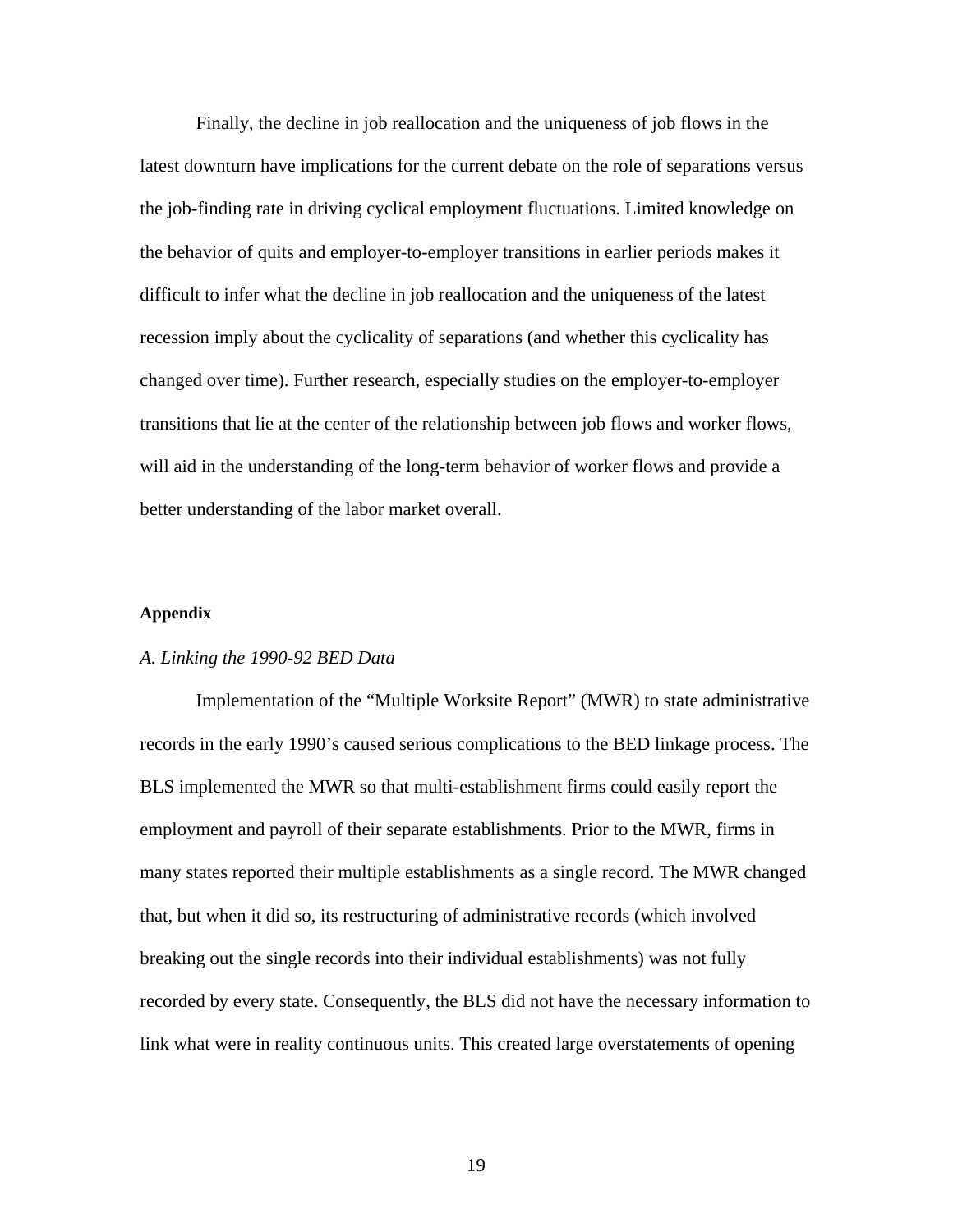and closing establishments in the first quarter of 1991, the second quarter of 1992, and the first quarter of 1993.

I correct for these overstatements by using unique characteristics of the MWR implementation process. First, since the MWR implementation occurs at the state level, I only need to focus on the affected states. Second, firm identifying codes do not change during the MWR implementation, only the codes for the individual reporting units change (this is not necessarily true of other administrative changes). Third, since these changes are theoretically only changes in paperwork, there should be no movement of employment across industries or locations, which sometimes occurs in the data during corporate mergers and other account restructurings. Finally, the administrative data have a fine level of geographic and industry detail (county level, and either 4-digit SIC or 6 digit NAICS, respectively). Large employment fluctuations at these levels of detail are relatively rare and thus easily identifiable in the data.

Given these characteristics, I use a three-step process. The first step calculates job flows using the standard BED methodology. From this, I take the subset of establishments identified as openings or closings. The second step uses a grid search for openings and closings with identical firm identifiers by county and detailed industry I assume that these records are the result of the MWR implementation and match them. In the cases where there are multiple openings and multiple closings within the same cell (as opposed to one closing and one or multiple openings), I match probabilistically based on the employment level of each record. The final step recognizes that, in practice, some new records will have different industry codes than their predecessor. It takes the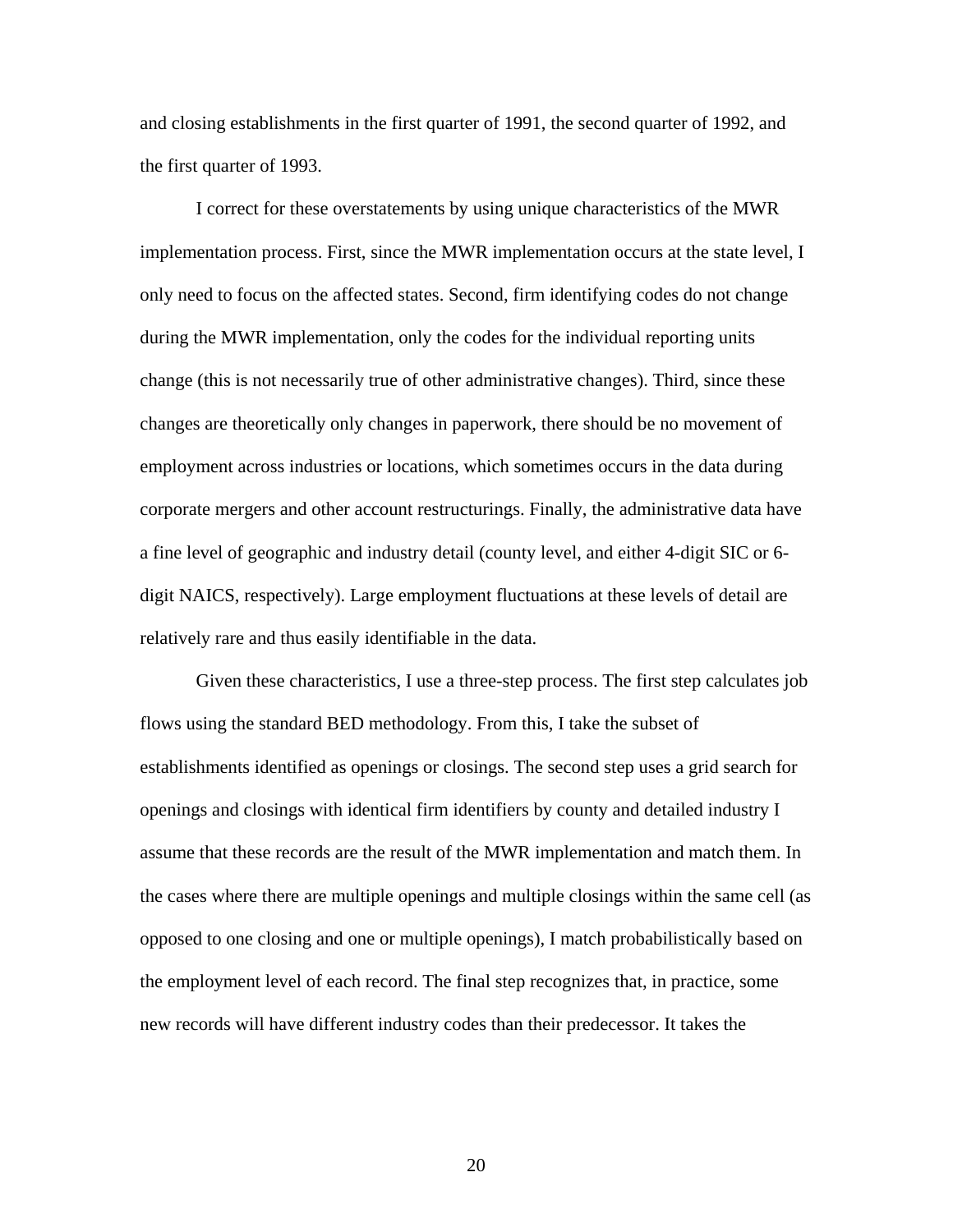remaining unlinked records with identical firm identifiers and attempts to match within counties only. This last step produces less than 10 percent of the total matches I identify.

My approach is not without risks. First, there exists the possibility of producing false matches of truly opening and closing establishments. I am not too concerned with this possibility since the false match would have to occur among opening and closing establishments within both the same firm and the same county, an occurrence that is extremely rare. Second, there exists the possibility that I miss links that occur either within firm accounts and across counties or across entirely different firm account identifiers. Without predecessor or successor record information, I cannot identify these matches without increasing the chances of a false match among other records, so some small potential for missed links remains.

Table A.1 lists the results of my matching strategy for the three quarters of interest. The matches significantly reduce employment changes at opening and closing establishments, and slightly increase employment changes at continuing establishments, (newly-matched records often have legitimate changes in employment during these quarters). The first quarter of 1991 has the largest reduction in openings and closings, while changes to the first quarter of 1993 are relatively modest.

#### *B. GMM Estimation of Early Manufacturing Job Flows*

In order to produce a long time-series of manufacturing job flows, I splice the manufacturing estimates from the BED to a merged series of LRD and LTS data created by Davis and Haltiwanger (1999), using a GMM estimation strategy that matches key moments of the estimated and original data. The estimation minimizes the standard quadratic function,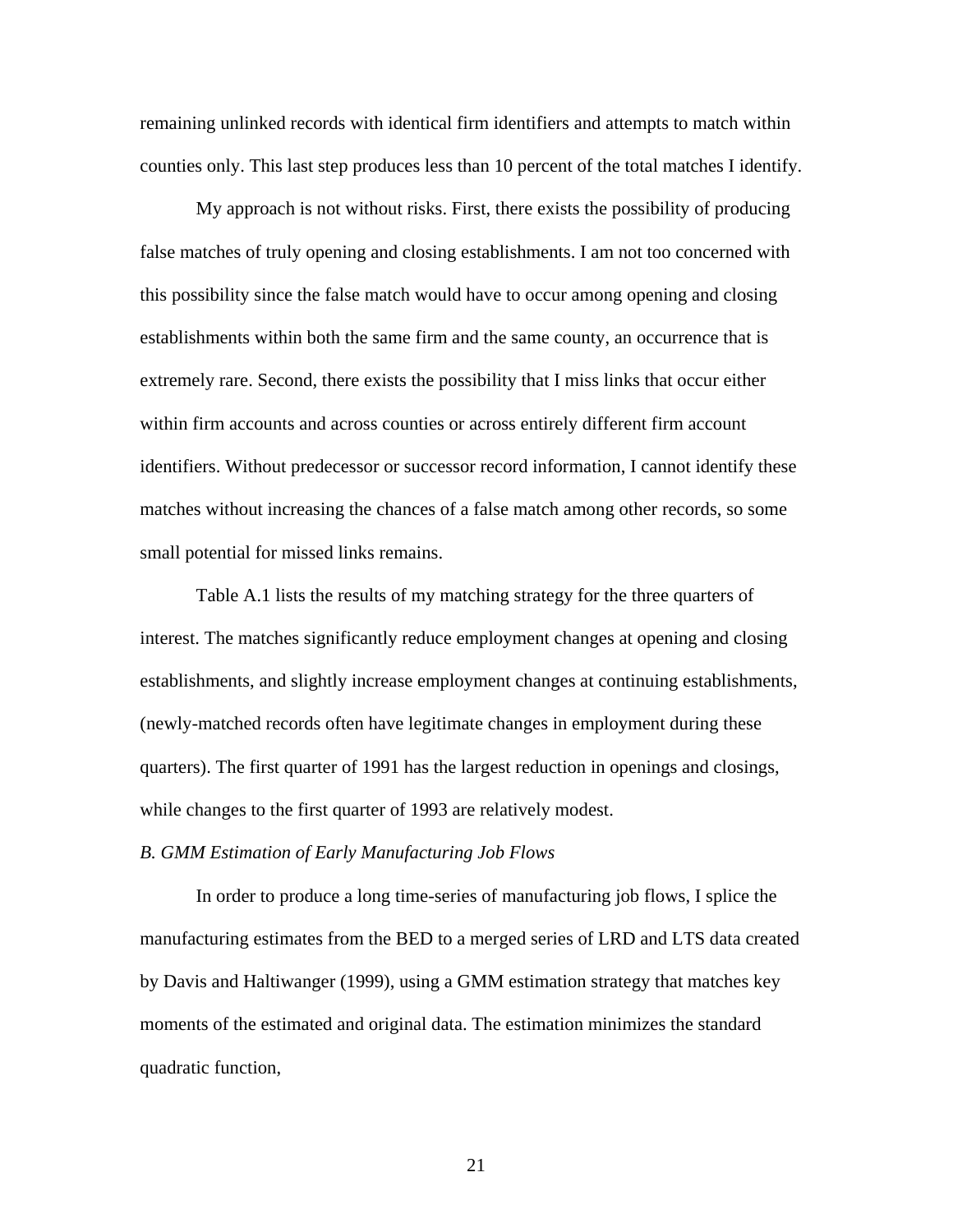(A.1) 
$$
\min_{\theta} (M^{s}(\theta) - M^{d}) W(M^{s}(\theta) - M^{d})'.
$$

In this specification,  $\theta$  represents the matrix of  $\alpha$  and  $\beta$  parameters from equation (1),  $M^{s}(\theta)$  is the vector of moments for the spliced series to be estimated, and  $M^{d}$  is the vector of moments from the actual data listed in Table 1. I use the parameter estimates to produce predicted values for the 1947-90 period. For 1990 forward, I use the original BED manufacturing estimates.

The relatively complex nature of the variances and correlations used lead the minimization function to be highly nonlinear in its parameters. Finding a unique solution is difficult, so I use an overidentified model with seven moments to optimize its six parameters. I list the final parameters in Table A.2. The estimates are unique and match the original moments exactly. I check their robustness, in terms of how well the estimated job flow series preserve the cyclical patterns of the original series, using several variations on the moments I chose. These variations include moments calculated only from the LRD portion of the Davis-Haltiwanger series (i.e., 1972-1998), moments calculated only from the period of BED-LRD overlap (i.e., 1990-98), and an exactly identified model of six moments that excludes the variance of excess reallocation. The exactly identified model fails to produce a unique solution, implying that at least one of the moments chosen provides no power to the estimation procedure. The other checks have unique solutions, but produce job flow estimates that deviate dramatically from the original series. In contrast, the estimates from the specification I use closely match the behavior of the original job flow series. Figure A.1 illustrates this with panels depicting the estimated time series overlapped with the original Davis-Haltiwanger series for job creation and job destruction, respectively.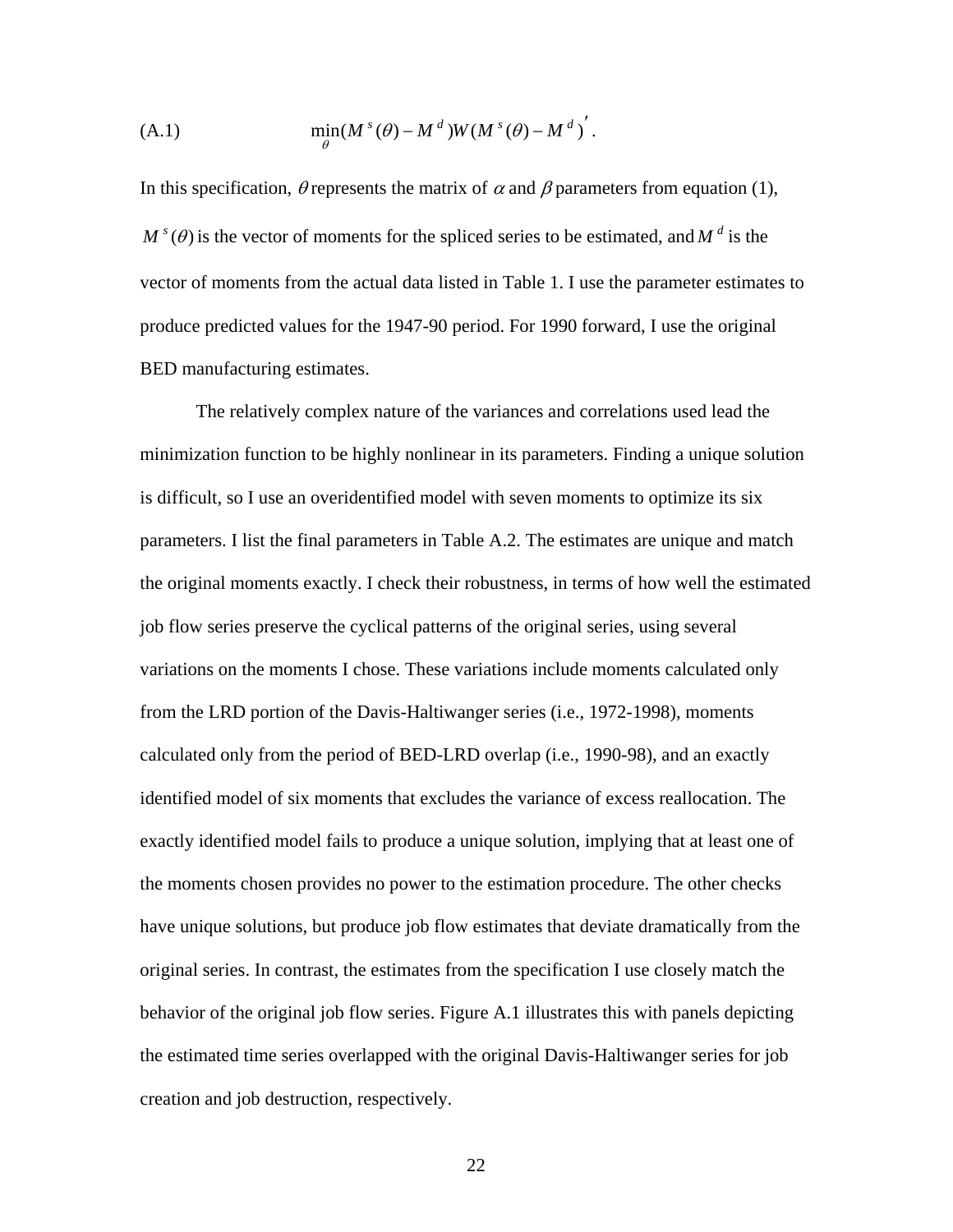## **References**

Aaronson, Daniel; Rissman, Ellen R. and Sullivan, Daniel G. "Can Sectoral Reallocation Explain the Jobless Recovery?" *Economic Perspectives*, Federal Reserve Bank of Chicago, Second Quarter 2004, 28(2), pp. 36-49.

Baldwin, John; Dunne, Timothy and Haltiwanger, John C. "A Comparison of Job Creation and Job Destruction in Canada and the United States." *Review of Economics and Statistics*, August 1998, 80(3), pp. 347-356.

Blanchard, Oliver J., and Simon, John "The Long and Large Decline in U.S. Output Volatility." *Brookings Papers on Economic Activity, Vol. 1,* 2001, pp. 135-164.

Comin, Diego, and Philippon, Thomas, "The Rise in Firm-Level Volatility: Causes and Consequences." National Bureau of Economic Research (Cambridge, MA) Working Paper No. 11388, May 2005.

Davis, Steven J. and Haltiwanger, John C. "Gross Job Creation and Destruction: Microeconomic Evidence and Macroeconomic Implications," in Oliver Jean Blanchard and Stanley Fischer, eds., *NBER Macroeconomics Annual 1990*. Cambridge, MA: MIT Press, 1990, pp. 123-168.

\_\_\_\_\_\_\_\_\_\_. "Gross Job Creation, Gross Job Destruction and Employment Reallocation." *Quarterly Journal of Economics*, August 1992, 107(3), pp. 819-63.

\_\_\_\_\_\_\_\_\_\_. "On the Driving Forces behind Cyclical Movements in Employment and Job Reallocation." *American Economic Review*, December 1999, 89(5), pp. 1234-1258.

Davis, Steven J.; Haltiwanger, John C. and Schuh, Scott. *Job creation and destruction.*  Cambridge, MA: MIT Press, 1996.

Eberts, Randall W. and Montgomery, Edward. "Cyclical versus Secular Movements in Employment Creation and Destruction." National Bureau of Economic Research (Cambridge, MA) Working Paper No. 5162, June 1995.

Faberman, R. Jason. "What's in a City?: Understanding the Micro-Level Dynamics Underlying Urban Growth." Bureau of Labor Statistics Working Paper No. 386, December 2005.

Fallick, Bruce and Fleischman, Charles A. "Employer-to-Employer Flows in the U.S. Labor Market: The Complete Picture of Gross Worker Flows," Federal Reserve Board of Governors, mimeo, 2004.

Foote, Christopher. "Trend Employment Growth and the Bunching of Job Creation and Destruction," *Quarterly Journal of Economics*, August 1998, 113(3), pp. 809-834.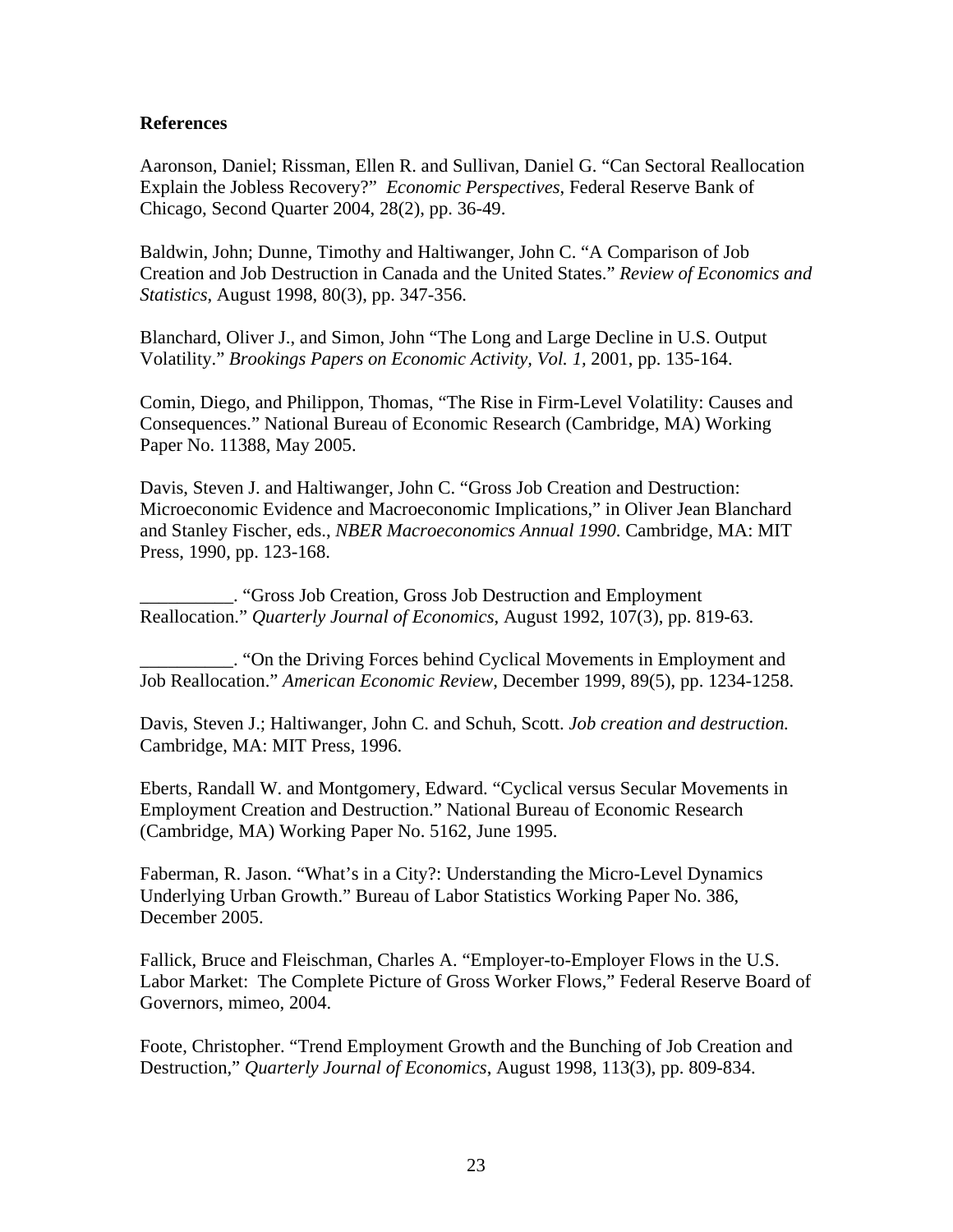Groshen, Erica L., and Potter, Simon. "Has Structural Change Contributed to a Jobless Recovery?" *Current Issues in Economics and Finance*, August 2003, 9(8).

Hall, Robert E., "Job Loss, Job Finding, and Unemployment in the U.S. Economy over the Past Fifty Years," forthcoming, *2005 NBER Macroeconomics Annual*. Cambridge, MA: National Bureau for Economic Research, 2006.

Kim, Chiang-Jin, and Nelson, Charles R. "Has the U.S. Economy Become More Stable? A Bayesian Approach Based on a Markov-Switching Model of the Business Cycle." *Review of Economics and Statistics,* November 1999, 81(4), pp. 608-616.

McConnell, Margaret M., and Perez-Quiros, Gabriel. "Output Fluctuations in the United States: What has Changed Since the Early 1980's?" *American Economic Review*, December 2000, 90(5), pp. 1464-1476.

Nagypal, Eva. "Worker Reallocation over the Business Cycle: The Importance of Job-to-Job Transitions." Northwestern University, mimeo, 2004.

Pivetz, Timothy R.; Searson, Michael A. and Spletzer, James R. "Measuring Job Flows and the Life Cycle of Establishments with BLS Longitudinal Establishment Microdata," *Monthly Labor Review*, April 2001, 124(4), pp. 13-20 .

Shimer, Robert, "Reassessing the Ins and Outs of Unemployment," University of Chicago, mimeo, 2005.

Spletzer, James R.; Faberman, R. Jason; Sadeghi, Akbar; Talan, David M. and Clayton, Richard L. "Business Employment Dynamics: New Data on Gross Job Gains and Losses," *Monthly Labor Review* April 2004, 127(4), pp. 29-42.

Stock, James H., and Watson, Mark W. "Has the Business Cycle Changed and Why?" in Mark Gertler and Kenneth Rogoff, eds., *NBER Macroeconomics Annual 2002*. Cambridge, MA: MIT Press, 2003, pp. 159-218.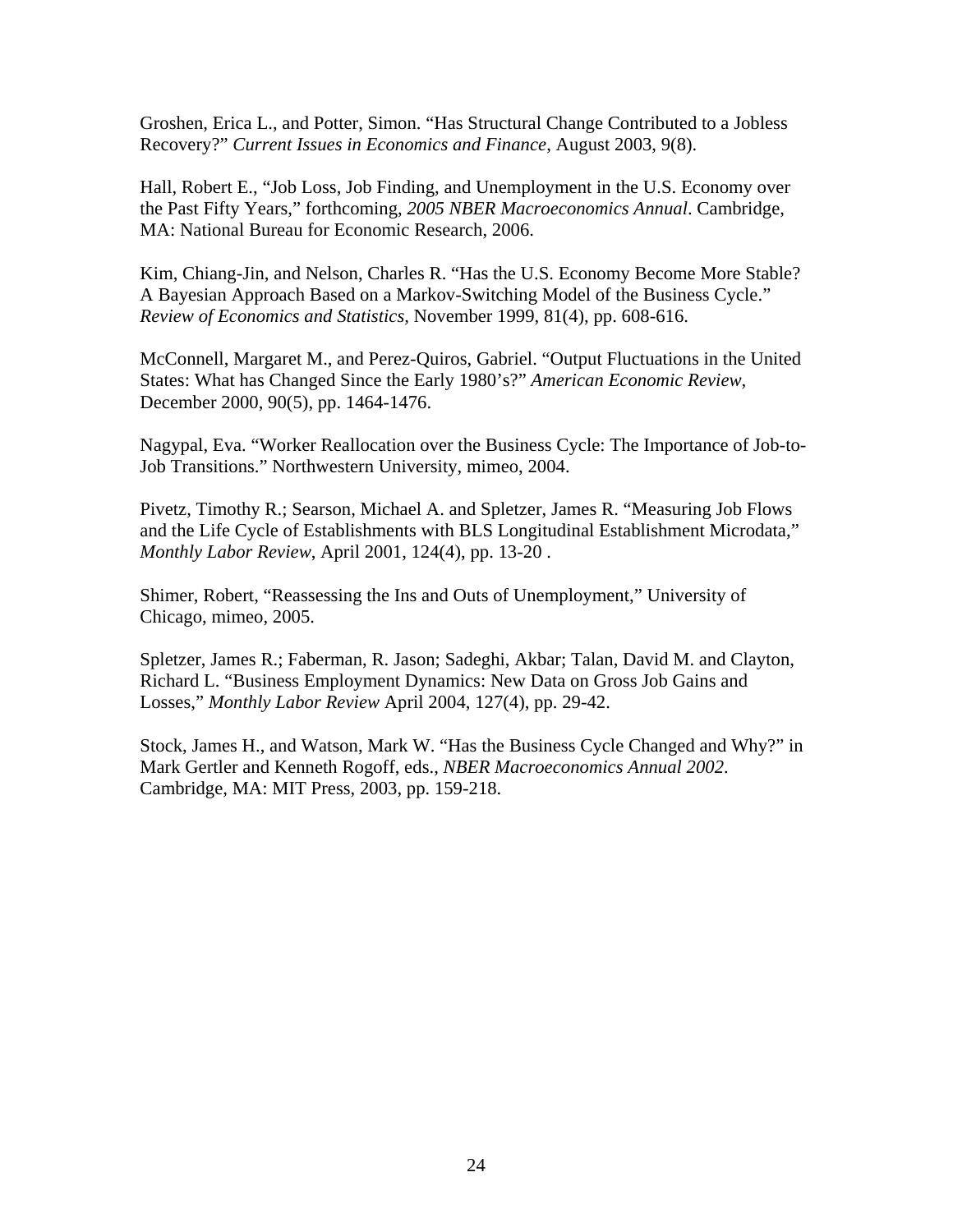

**Figure 1. Private Sector Net Employment Growth Rates** 

*Notes:* Net growth rates come from author's calculations using the BED. Shaded areas represent NBERdated recessions.





*Notes:* Job flow rates come from author's calculations using the BED. Shaded areas represent NBER-dated recessions.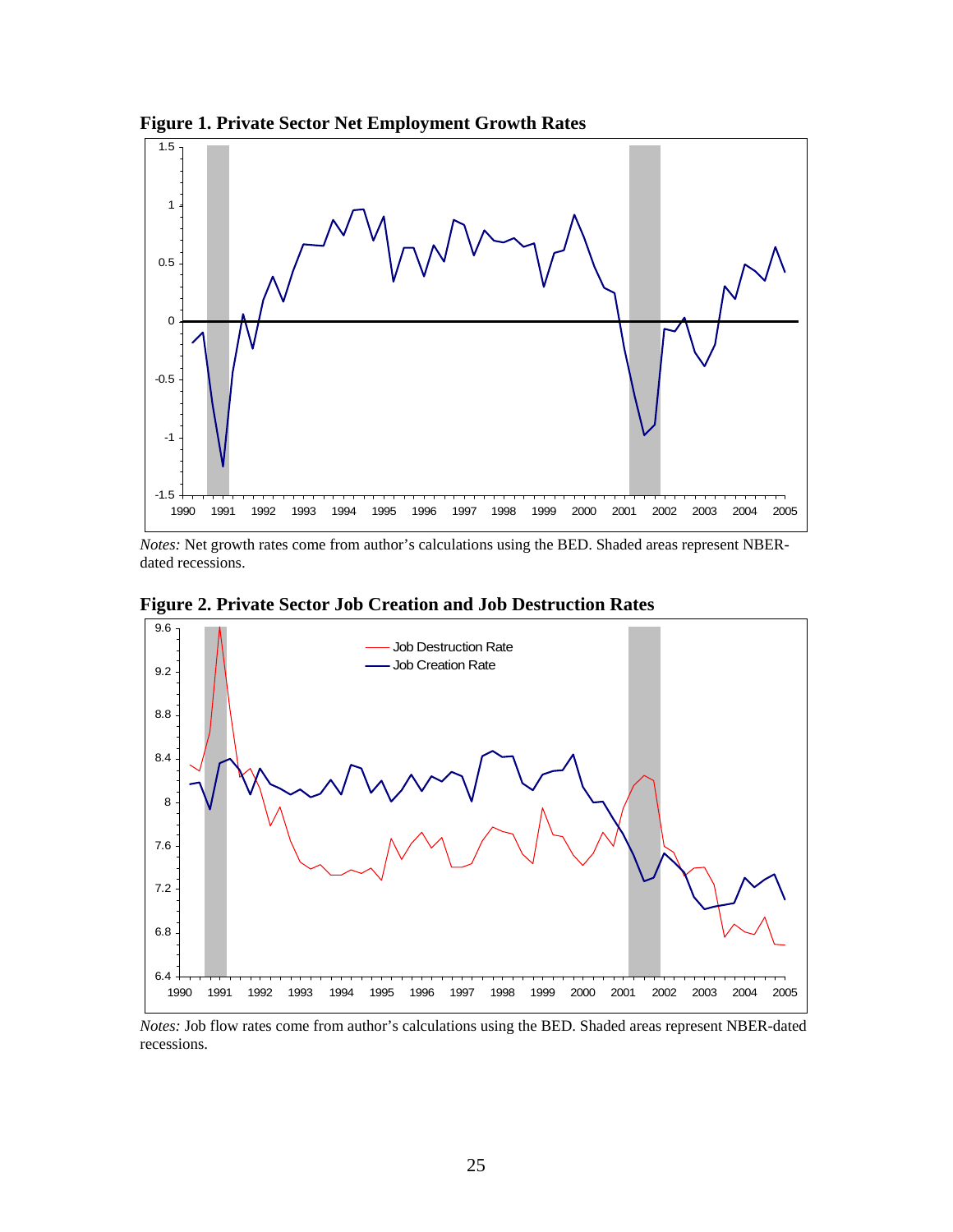

**Figure 3. Manufacturing vs Nonmanufacturing Job Flows** 

*Notes:* Job flow rates come from author's calculations using the BED. Shaded areas represent NBER-dated recessions.

.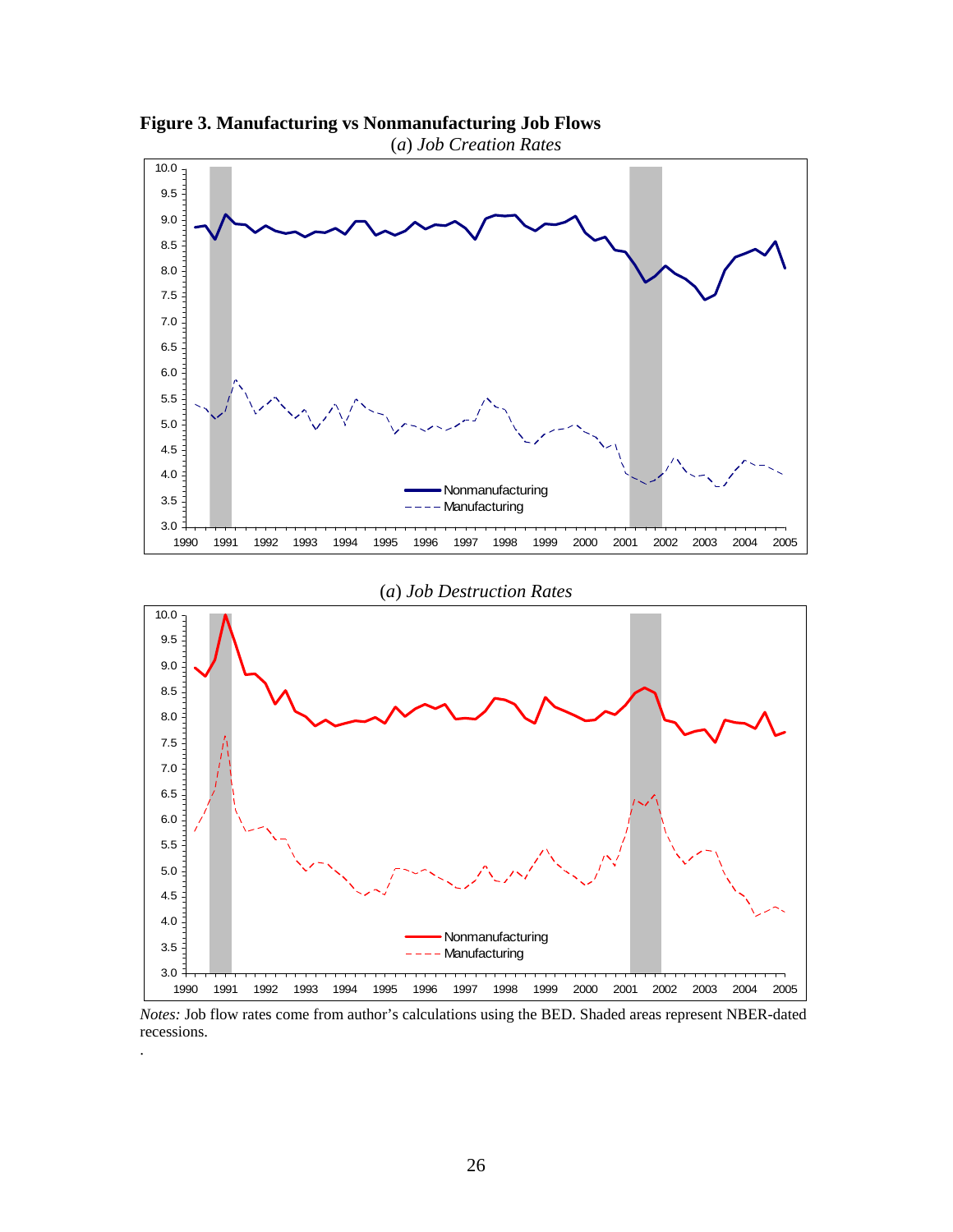**Figure 4. The Distribution of (log Point) Changes in Job Creation by Industry** (*a*) *2001q2 – 2003q2 Downturn*, *Histogram and Kernel Density*



(*b*) *Kernel Densities of Both Downturns, Unconditional Changes*



*Notes:* Figures plot the employment-weighted histogram and kernel densities of the log point changes in the job creation rate across 92 3-digit NAICS industries for the noted periods. Estimates are conditional on industry, and in panel (c) they represent deviations from industry-level Hodrick-Prescott trends that use a smoothing parameter of  $\lambda = 10^5$ .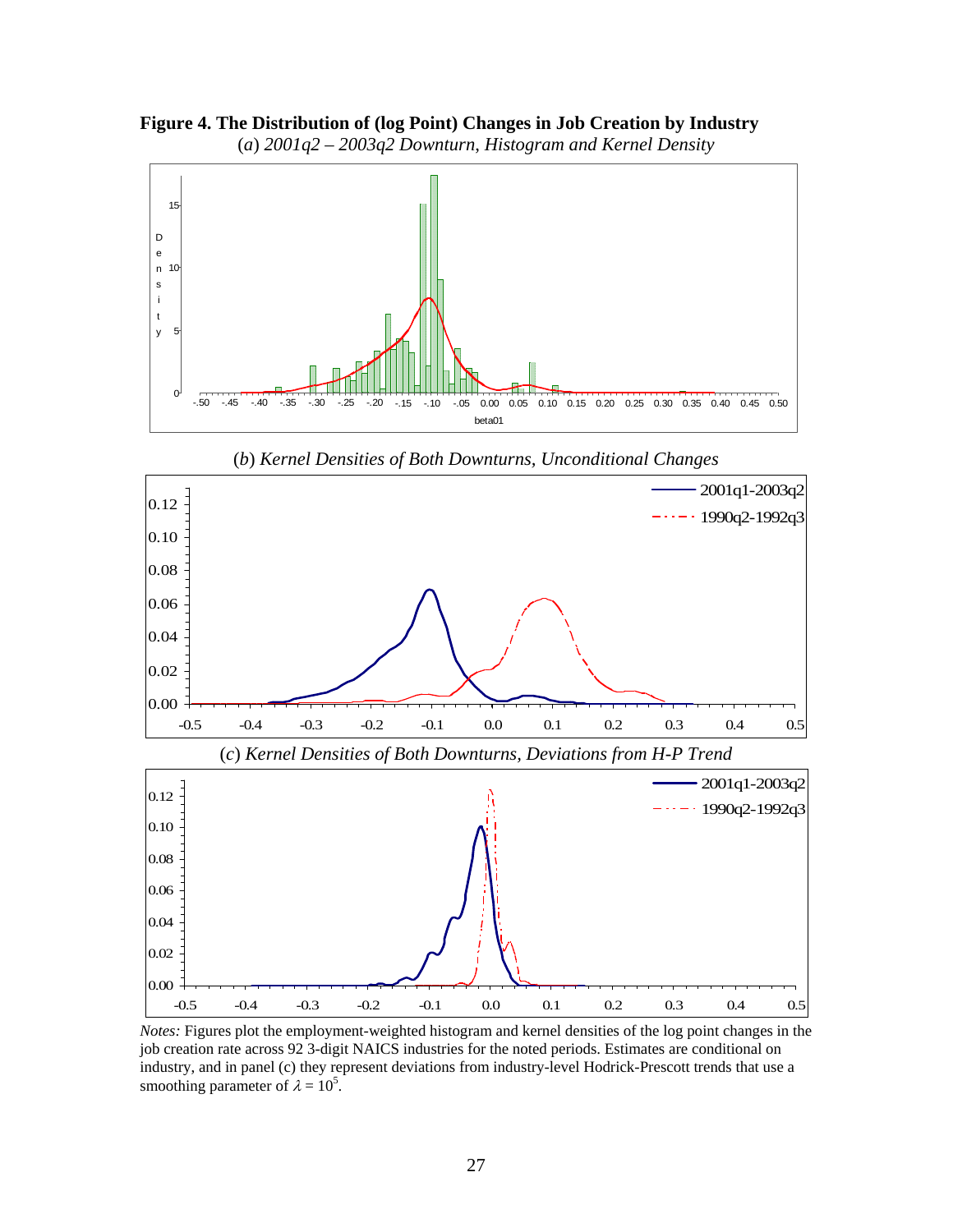

**Figure 5. Job Creation and Job Destruction in Manufacturing, 1947 - 2005** 

*Notes:* Estimates come from author's calculations from the BED and a spliced series of LTS and LRD manufacturing job flow data. The series are spliced together using GMM estimation to match key moments of the data. See text and Davis and Haltiwanger (1999) for details. Shaded areas represent NBER-dated recessions.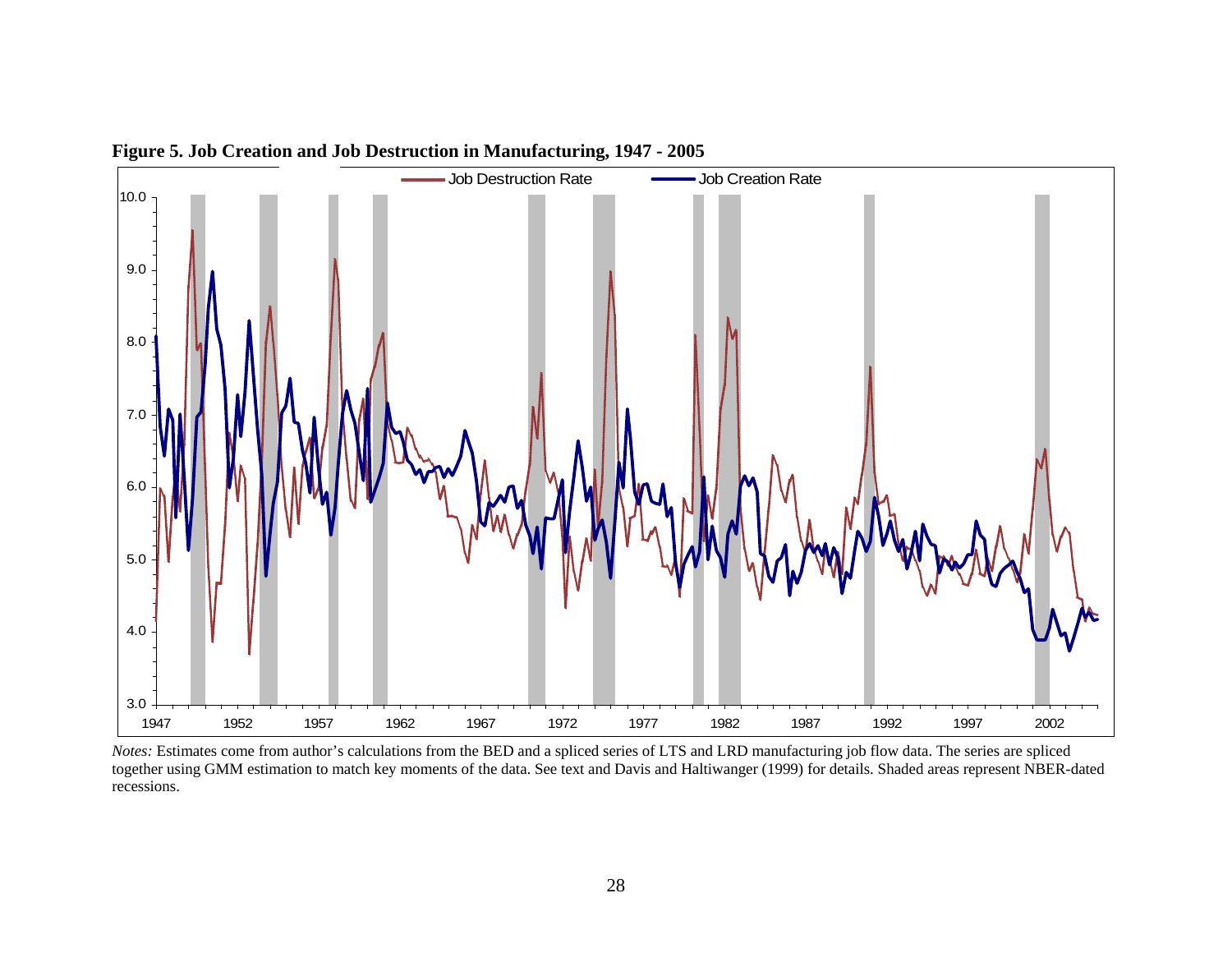

**Figure 6. Excess Reallocation in Manufacturing, Actual and Trend, 1947 – 2005.** 

*Notes:* Excess reallocation estimates come from the spliced manufacturing series described in the text. The trend is Hodrick-Prescott filtered with a smoothing parameter of  $\lambda = 1,600$ . Shaded areas represent NBERdated recessions.



**Figure 7. Net Employment Growth in Manufacturing, 1947 – 2005.** 

*Notes:* Net growth rate estimates come from the spliced manufacturing series described in the text. Shaded areas represent NBER-dated recessions.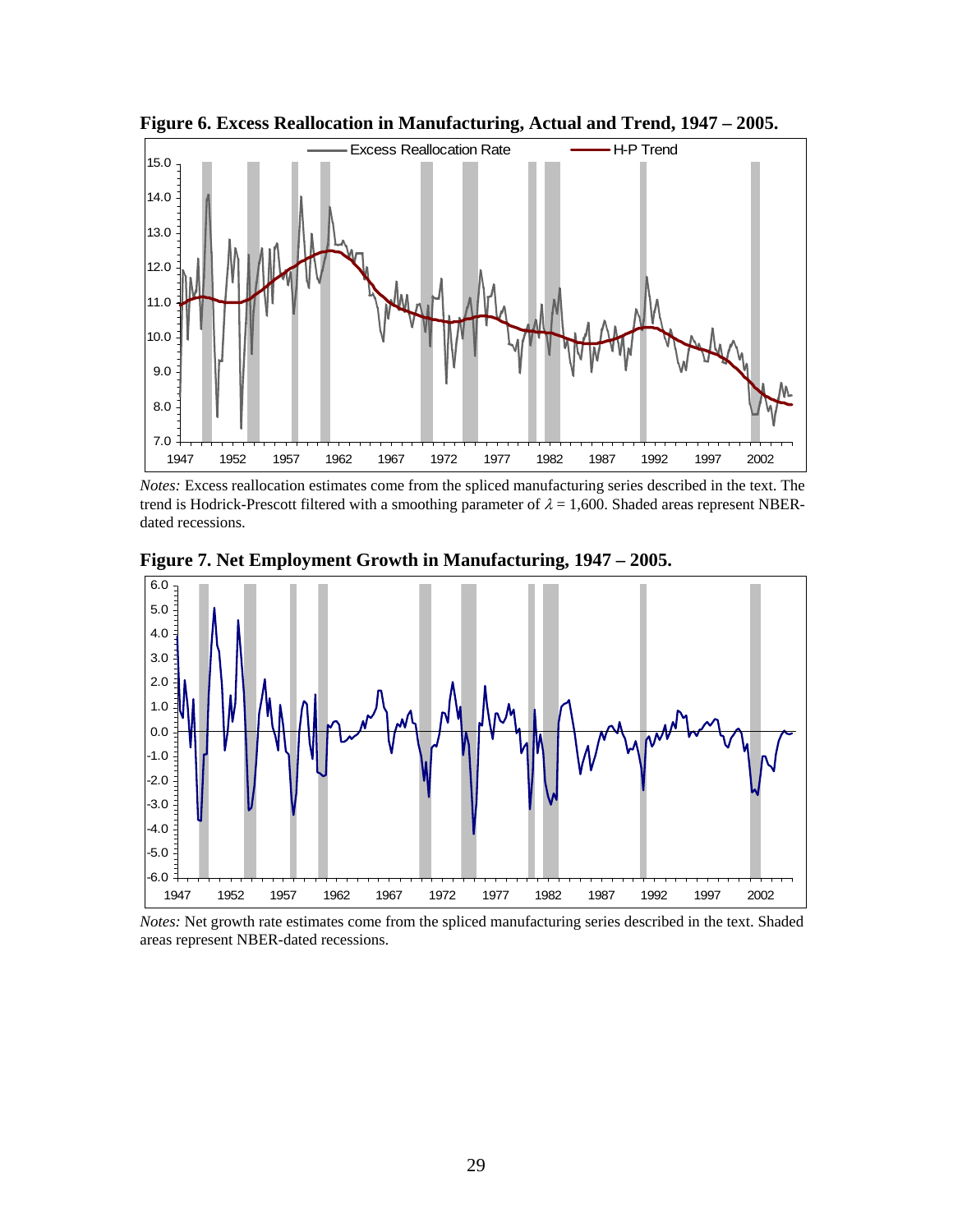

**Figure 8. JOLTS Hires and Separations, 2001:1 –2005:1** 

*Notes:* Estimates are quarterly rates and come from publicly available data from the Job Openings and Labor Turnover Survey (JOLTS). The shaded area represents the NBER-dated recession.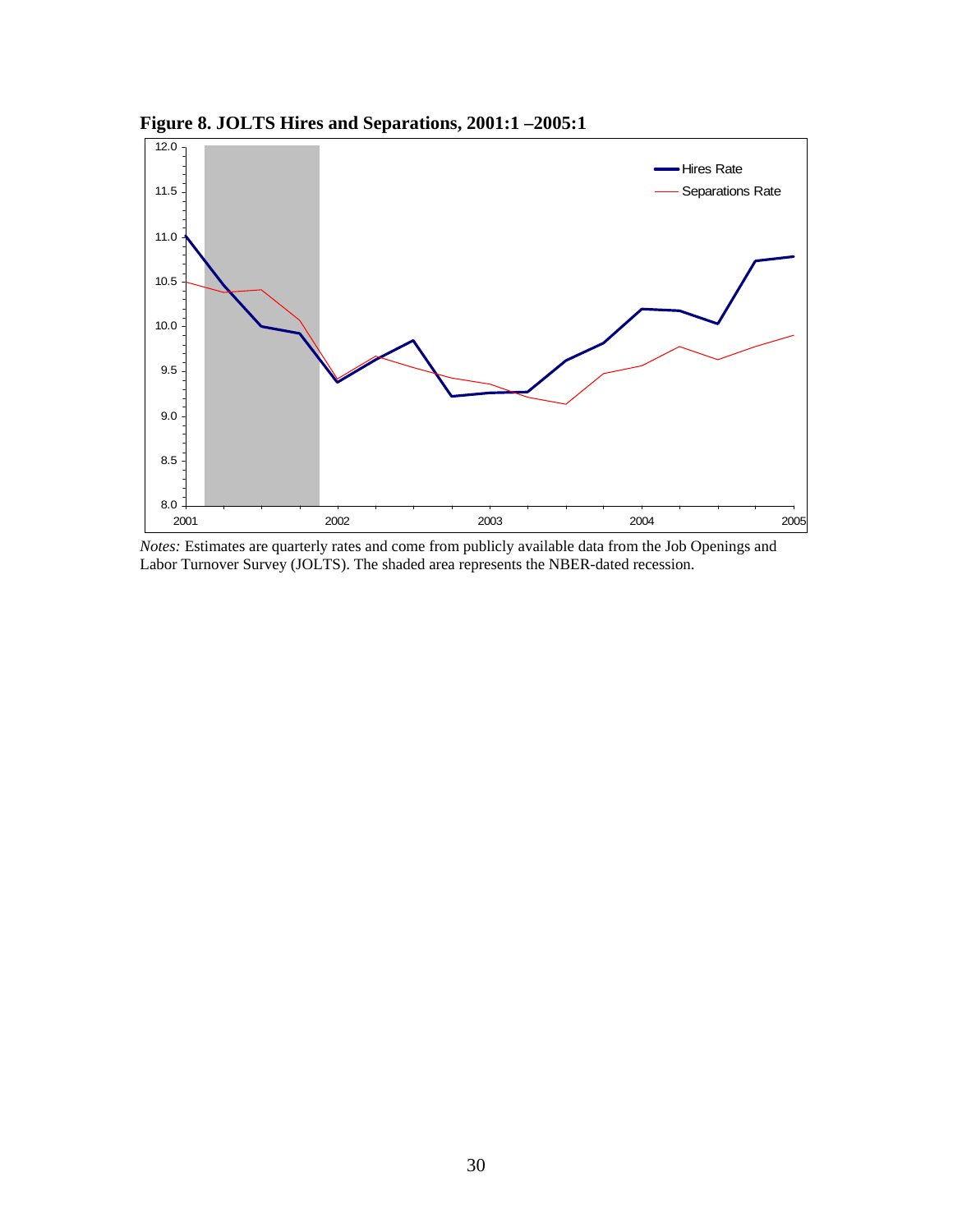

**Figure A.1. Original vs. Spliced Manufacturing Job Flow Series**  *(a) Job Creation* 

*Notes:* Panels compare series of spliced BED-LRD-LTS estimates derived from a GMM model to the original merged LRD-LTS series created by Davis and Haltiwanger (1999). In each panel, the dashed vertical line depicts the break in the estimated series where the actual BED data are used from there forward.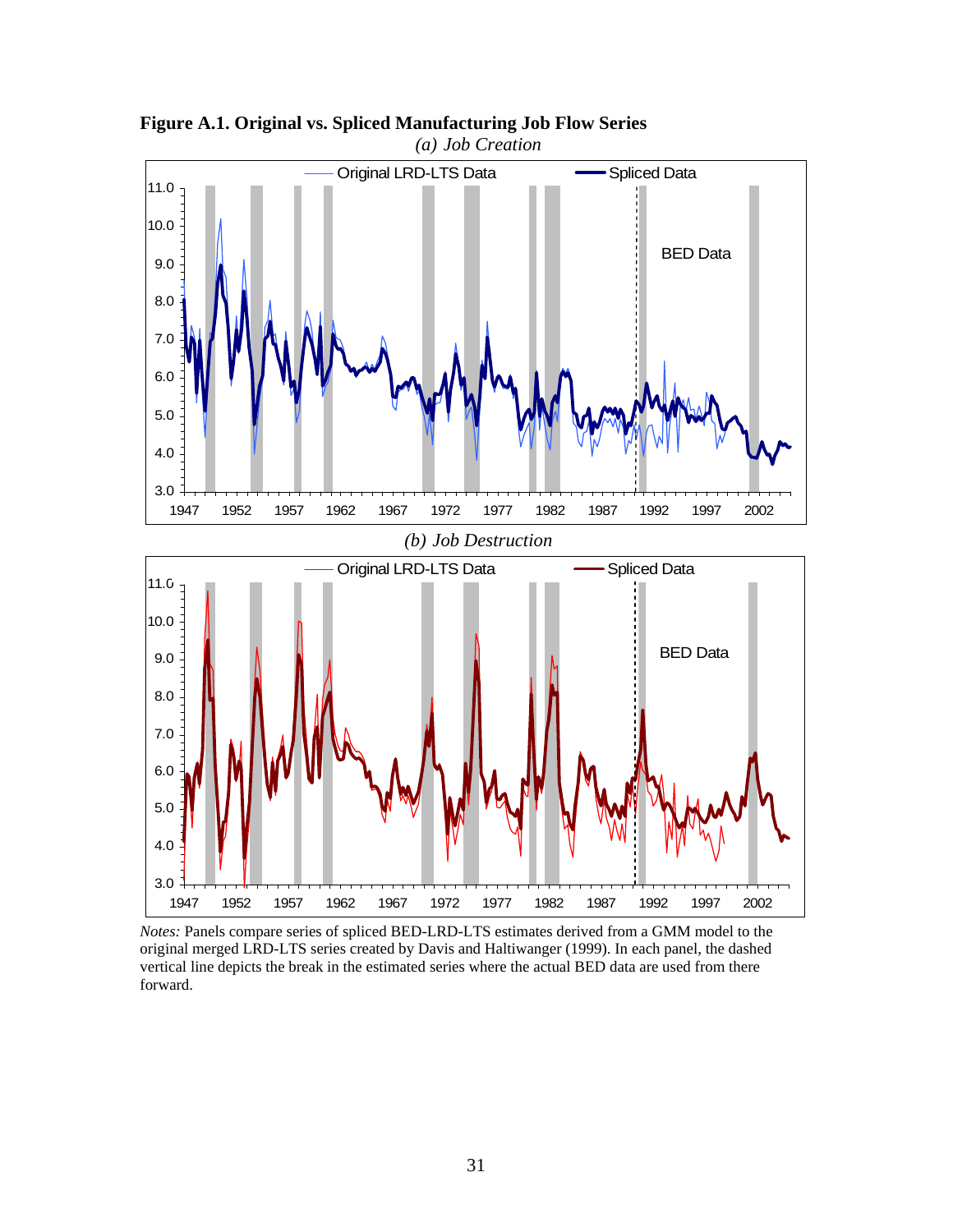| Table 1. Monichts Matched in Official Spitcing Estimation          |                    |                    |              |  |  |
|--------------------------------------------------------------------|--------------------|--------------------|--------------|--|--|
| <b>Moment</b>                                                      | <b>Data Source</b> | <b>Time Period</b> | <b>Value</b> |  |  |
| Mean $C_t$                                                         | <b>BED</b>         | $1990:2 - 1998:4$  | 5.165        |  |  |
| Mean $D_t$                                                         | <b>BED</b>         | $1990:2 - 1998:4$  | 5.235        |  |  |
| Variance of $Net_t^C$                                              | <b>CES</b>         | $1947:1 - 1998:4$  | 1.996        |  |  |
| Variance of Excess Reallocation, $XR_t$                            | LTS-LRD            | $1947:1 - 1998:4$  | 2.899        |  |  |
| Relative Volatility, $\frac{\text{var}(POS_t)}{\text{var}(NEG_t)}$ | LTS-LRD            | $1947:1 - 1998:4$  | 0.658        |  |  |
| Correlation of $POSt$ , NET <sub>t</sub>                           | LTS-LRD            | $1947:1 - 1998:4$  | 0.662        |  |  |
| Correlation of $NEG_{t}$ , $NET_{t}$                               | LTS-LRD            | $1947:1 - 1998:4$  | $-0.794$     |  |  |

*Notes:* Estimates are based on author's calculations from the noted data source.

|                           |                      |               |               |               | Private           |
|---------------------------|----------------------|---------------|---------------|---------------|-------------------|
| <b>Sector</b>             | <b>Manufacturing</b> |               |               |               | <b>Employment</b> |
| <b>Period</b>             | $1947 - 2005$        | $1947 - 1972$ | $1972 - 1990$ | $1990 - 2005$ | $1990 - 2005$     |
| <b>Data Source</b>        | Spliced              | Spliced       | Spliced       | <b>BED</b>    | <b>BED</b>        |
|                           | Series               | LTS-LRD       | LTS-LRD       |               |                   |
| Mean                      |                      |               |               |               |                   |
| $C_t$                     | 5.7                  | 6.4           | 5.4           | 4.8           | 7.9               |
| $D_t$                     | 5.8                  | 6.3           | 5.7           | 5.2           | 7.6               |
| <b>Standard Deviation</b> |                      |               |               |               |                   |
| $C_t$                     | 0.95                 | 0.79          | 0.57          | 0.54          | 0.45              |
| $D_t$                     | 1.06                 | 1.09          | 1.03          | 0.66          | 0.52              |
| $\rho(C_t, D_t)$          | 0.05                 | $-0.53*$      | $-0.25$       | 0.06          | $0.44*$           |
| $\rho(Net_t, Realloc_t)$  | $-0.12$              | $-0.35*$      | $-0.54*$      | $-0.20$       | $-0.17$           |

# **Table 2. Job Flow Summary Statistics and Correlations**

Note: Estimates are from seasonally adjusted BED data for the private sector, and the spliced series of BED-LRD-LTS data for manufacturing. See text for details.

\* Significant at the 5 percent level.